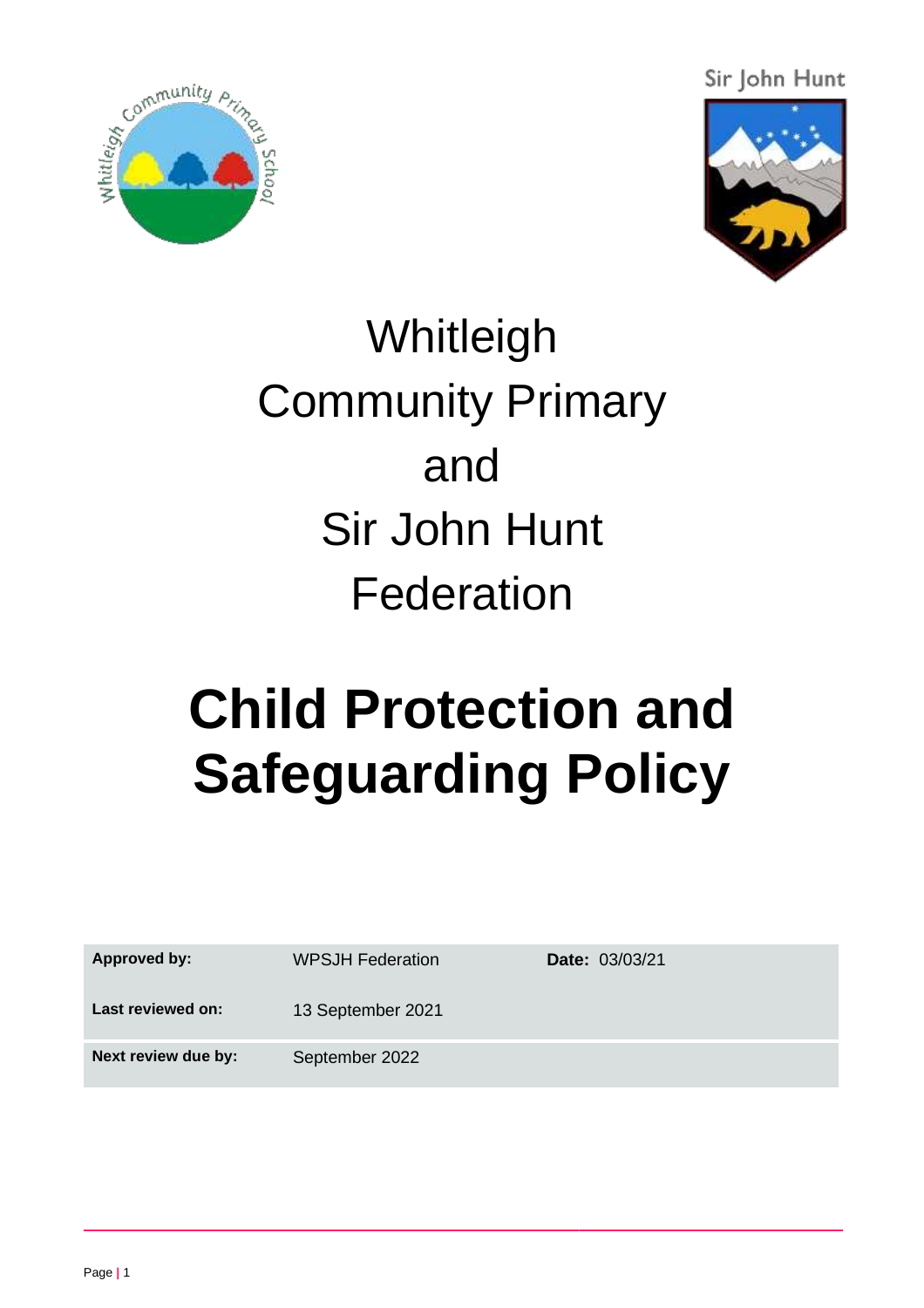# **Contents**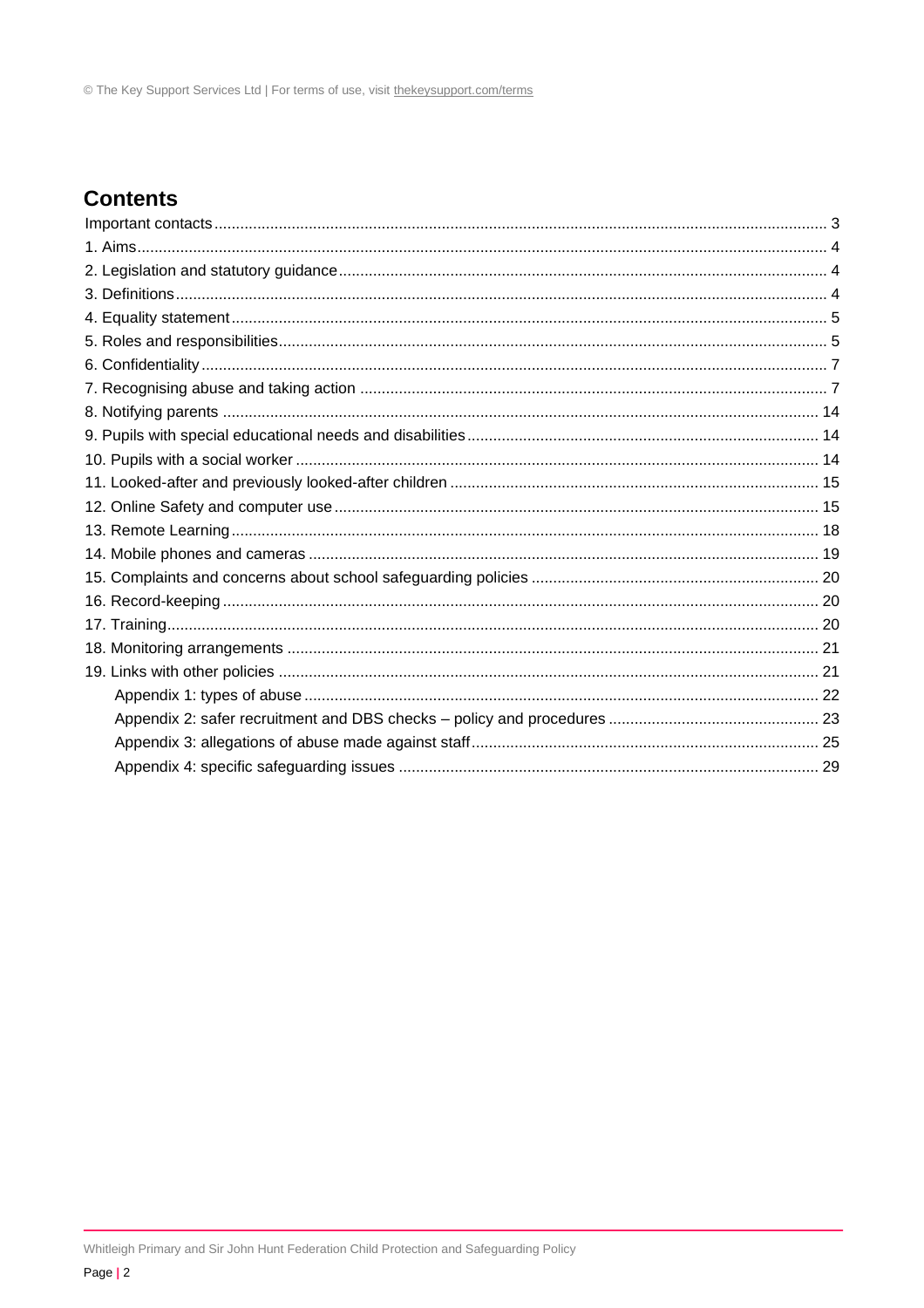# <span id="page-2-0"></span>**Important contacts**

| <b>WHITLEIGH PRIMARY</b>                                | <b>NAME</b>                                                                                                                                                                           | <b>CONTACT DETAILS</b>                                                                                                                       |
|---------------------------------------------------------|---------------------------------------------------------------------------------------------------------------------------------------------------------------------------------------|----------------------------------------------------------------------------------------------------------------------------------------------|
| Designated safeguarding<br>lead (DSL)                   | Mr Gavin Summerfield<br>(Head Teacher)                                                                                                                                                | 01752 706383<br>gavin.summerfield@whitleighprimary.co.uk                                                                                     |
| <b>Deputy DSLs</b>                                      | Mrs Jo Burke<br><b>Mrs Rhiannon Roberts</b><br>Ms. Ali Harvard<br>Mrs Sam Seth-Weyda<br>Miss Nikki Kelleher<br>Mrs Sandra Cooper<br>Mis Amy Tidy<br>Mr Ryan Howe<br>Mrs Laura Pimlott | 01752 706383<br>01752 706383<br>01752 706383<br>01752 706383<br>01752 706383<br>01752 706383<br>01752 706383<br>01752 706383<br>01752 706383 |
| <b>Chair of Governors</b>                               | Mr John Bale                                                                                                                                                                          | clerkwpsjh@SirJohnHunt.onmicrosoft.com                                                                                                       |
| Nominated Safeguarding<br>Governors                     | Mr John Bale<br>Mr Roger Galloway                                                                                                                                                     | clerkwpsjh@SirJohnHunt.onmicrosoft.com                                                                                                       |
| Designated Teachers for<br><b>Looked After Children</b> | Mr Gavin Summerfield<br>(Head Teacher)<br>Mrs Ali Havard                                                                                                                              | 01752 706383<br>01752 706383                                                                                                                 |
| SIR JOHN HUNT                                           | <b>NAME</b>                                                                                                                                                                           | <b>CONTACT DETAILS</b>                                                                                                                       |
| Designated safeguarding<br>lead (DSL)                   | Mr Oliver Marner<br>(Assistant Principal)                                                                                                                                             | 01752 201020 Ext. 205 / 07966 235 690<br>o.marner@sjhcsc.co.uk                                                                               |
| Deputy DSL                                              | Mrs Christina Couling<br>Mr Christian Harling<br>Miss Megan Bloomfield<br><b>Mrs Nicki Davies</b><br>Miss Clare Minchella                                                             | 01752 201020 Ext. 301<br>01752 201020 Ext. 302<br>01752 201020 Ext. 304<br>01752 201020 Ext. 306<br>01752 201020 Ext. 312                    |
| <b>Chair of Governors</b>                               | Mr John Bale                                                                                                                                                                          | clerkwpsjh@SirJohnHunt.onmicrosoft.com                                                                                                       |
| Nominated Safeguarding<br>Governor                      | Mr John Bale<br>Mr Roger Galloway                                                                                                                                                     | clerkwpsjh@SirJohnHunt.onmicrosoft.com                                                                                                       |
| Designated Teacher for<br>Looked After Children         | <b>Mr Oliver Marner</b><br>(Assistant Principal)                                                                                                                                      | 01752 201020 Ext. 205<br>07966 235 690                                                                                                       |
| <b>OTHER</b>                                            | <b>NAME</b>                                                                                                                                                                           | <b>CONTACT DETAILS</b>                                                                                                                       |
| Plymouth Gateway -<br>Children's Social Care            |                                                                                                                                                                                       | 01752 668000 - Option 1<br>gateway@plymouth.gov.uk                                                                                           |
| Plymouth Social Care 'out<br>of hours' team             |                                                                                                                                                                                       | 01752 668000<br>Select Children's Services - Option 1                                                                                        |
| Local authority designated<br>officer (LADO)            | Jane Parmenter                                                                                                                                                                        | 01752 304 769<br>07866 892 851                                                                                                               |
| <b>PCC Inclusion Manager</b>                            | Isabelle Morgan                                                                                                                                                                       | 01752 307471                                                                                                                                 |
| <b>NSPCC Helpline</b>                                   |                                                                                                                                                                                       | 0808 800 5000                                                                                                                                |

Whitleigh Primary and Sir John Hunt Federation Child Protection and Safeguarding Policy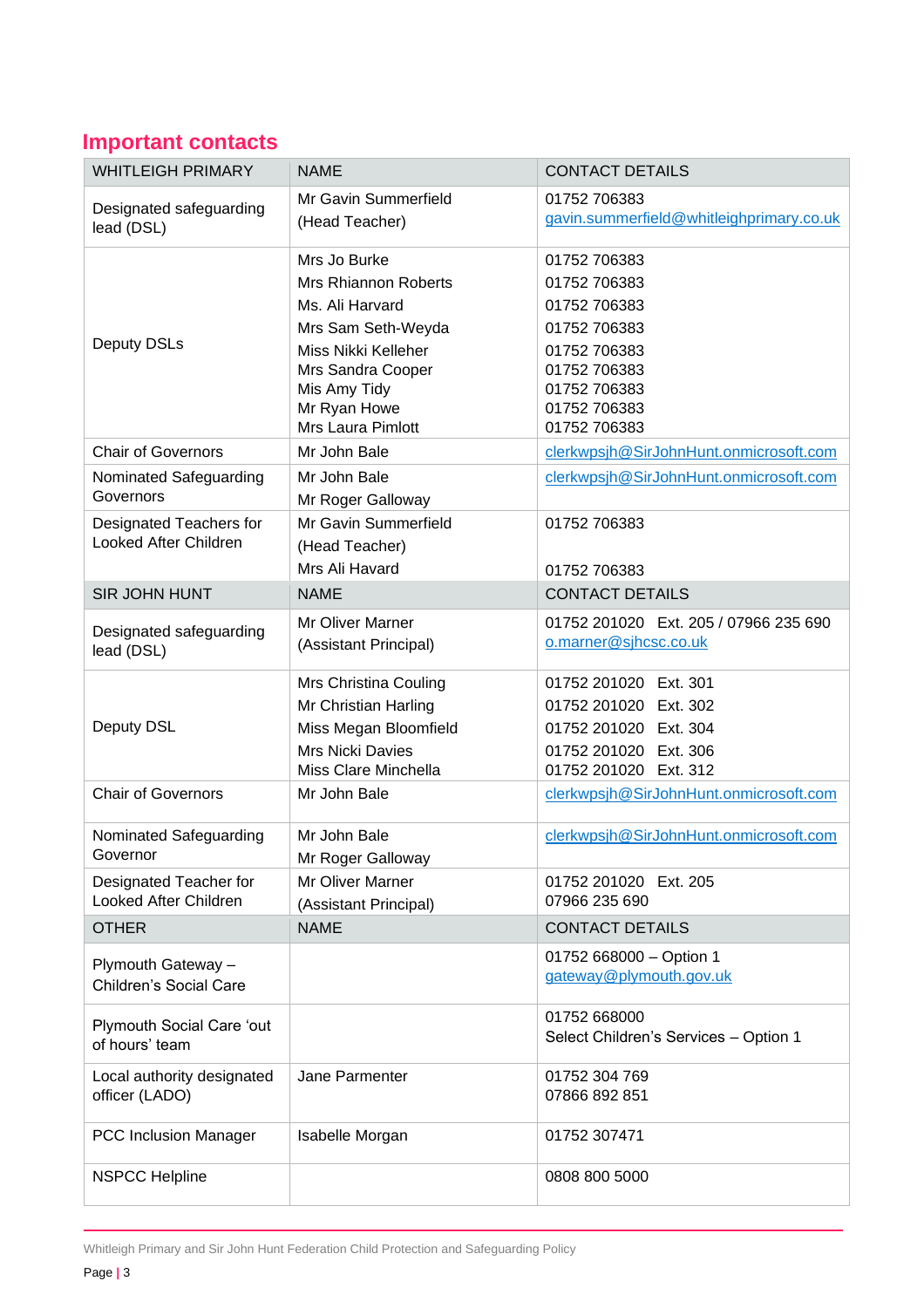| Channel helpline | 020 7340 7264 |
|------------------|---------------|
|                  |               |

## <span id="page-3-0"></span>**1. Aims**

The schools aim are to ensure that:

- Appropriate action is taken in a timely manner to safeguard and promote children's welfare
- All staff are aware of their statutory responsibilities with respect to safeguarding

Staff are properly training in recognising and reporting safeguarding issues annually and also receive online e-safety training.

## <span id="page-3-1"></span>**2. Legislation and statutory guidance**

This policy is based on the Department for Education's statutory guidance [Keeping Children Safe in Education](https://www.gov.uk/government/publications/keeping-children-safe-in-education--2) [\(2021\)](https://www.gov.uk/government/publications/keeping-children-safe-in-education--2) [a](https://www.gov.uk/government/publications/keeping-children-safe-in-education--2)nd [Working Together to Safeguard Children \(2018\),](https://www.gov.uk/government/publications/working-together-to-safeguard-children--2) and the [Governance Handbook.](https://www.gov.uk/government/publications/governance-handbook) We comply with this guidance and the arrangements agreed and published by our 3 local safeguarding partners.

This policy is also based on the following legislation:

- Section 175 of the [Education Act 2002,](http://www.legislation.gov.uk/ukpga/2002/32/section/175) which places a duty on schools and local authorities to safeguard and promote the welfare of pupils
- [The School Staffing \(England\) Regulations 2009,](http://www.legislation.gov.uk/uksi/2009/2680/contents/made) which set out what must be recorded on the single central record and the requirement for at least one person conducting an interview to be trained in safer recruitment techniques
- [The Children Act 1989](http://www.legislation.gov.uk/ukpga/1989/41) (and [2004 amendment\),](http://www.legislation.gov.uk/ukpga/2004/31/contents) which provides a framework for the care and protection of children
- Section 5B(11) of the Female Genital Mutilation Act 2003, as inserted by section 74 of the [Serious Crime](http://www.legislation.gov.uk/ukpga/2015/9/part/5/crossheading/female-genital-mutilation) [Act 2015,](http://www.legislation.gov.uk/ukpga/2015/9/part/5/crossheading/female-genital-mutilation) which places a statutory duty on teachers to report to the police where they discover that female genital mutilation (FGM) appears to have been carried out on a girl under 18
- [Statutory guidance on FGM,](https://www.gov.uk/government/publications/multi-agency-statutory-guidance-on-female-genital-mutilation) which sets out responsibilities with regards to safeguarding and supporting girls affected by FGM
- [The Rehabilitation of Offenders Act 1974,](http://www.legislation.gov.uk/ukpga/1974/53) which outlines when people with criminal convictions can work with children
- Schedule 4 of the [Safeguarding Vulnerable Groups Act 2006,](http://www.legislation.gov.uk/ukpga/2006/47/schedule/4) which defines what 'regulated activity' is in relation to children
- [Statutory guidance on the Prevent duty,](https://www.gov.uk/government/publications/prevent-duty-guidance) which explains schools' duties under the Counter-Terrorism and Security Act 2015 with respect to protecting people from the risk of radicalisation and extremism
- The [Childcare \(Disqualification\) and Childcare \(Early Years Provision Free of Charge\) \(Extended](http://www.legislation.gov.uk/uksi/2018/794/contents/made) [Entitlement\) \(Amendment\) Regulations 2018](http://www.legislation.gov.uk/uksi/2018/794/contents/made) (referred to in this policy as the "2018 Childcare Disqualification Regulations") and [Childcare Act 2006,](http://www.legislation.gov.uk/ukpga/2006/21/contents) which set out who is disqualified from working with children

This policy also meets requirements relating to safeguarding and welfare in the [statutory framework for the](https://www.gov.uk/government/publications/early-years-foundation-stage-framework--2) [Early Years Foundation Stage.](https://www.gov.uk/government/publications/early-years-foundation-stage-framework--2)

[Review of sexual abuse in schools and colleges](https://www.gov.uk/government/publications/review-of-sexual-abuse-in-schools-and-colleges/review-of-sexual-abuse-in-schools-and-colleges) (June 2021)

- ×. [Sexual violence and sexual harassment between children in schools and colleges](https://assets.publishing.service.gov.uk/government/uploads/system/uploads/attachment_data/file/1014224/Sexual_violence_and_sexual_harassment_between_children_in_schools_and_colleges.pdf) (September 2021)
- ×. [Behaviour and Discipline in Schools](https://www.gov.uk/government/publications/behaviour-and-discipline-in-schools) (advice for schools)
- $\mathbf{z}$ **[Children Missing Education](https://www.gov.uk/government/publications/children-missing-education) (advice for schools)**
- [Cyberbullying](https://assets.publishing.service.gov.uk/government/uploads/system/uploads/attachment_data/file/374850/Cyberbullying_Advice_for_Headteachers_and_School_Staff_121114.pdf) (advice for schools)
- [The Equality and Human Rights Commission](https://www.equalityhumanrights.com/en/advice-and-guidance) (provides advice on avoiding discrimination in a variety of educational contexts)
- **[Equality Act 2010](https://www.equalityhumanrights.com/en/publication-download/equality-act-2010-technical-guidance-further-and-higher-education) and [Public Sector Equality Duty](https://www.equalityhumanrights.com/en/publication-download/public-sector-equality-duty-guidance-schools-england) (advice for schools)**

## <span id="page-3-2"></span>**3. Definitions**

**Safeguarding and promoting the welfare of children** means: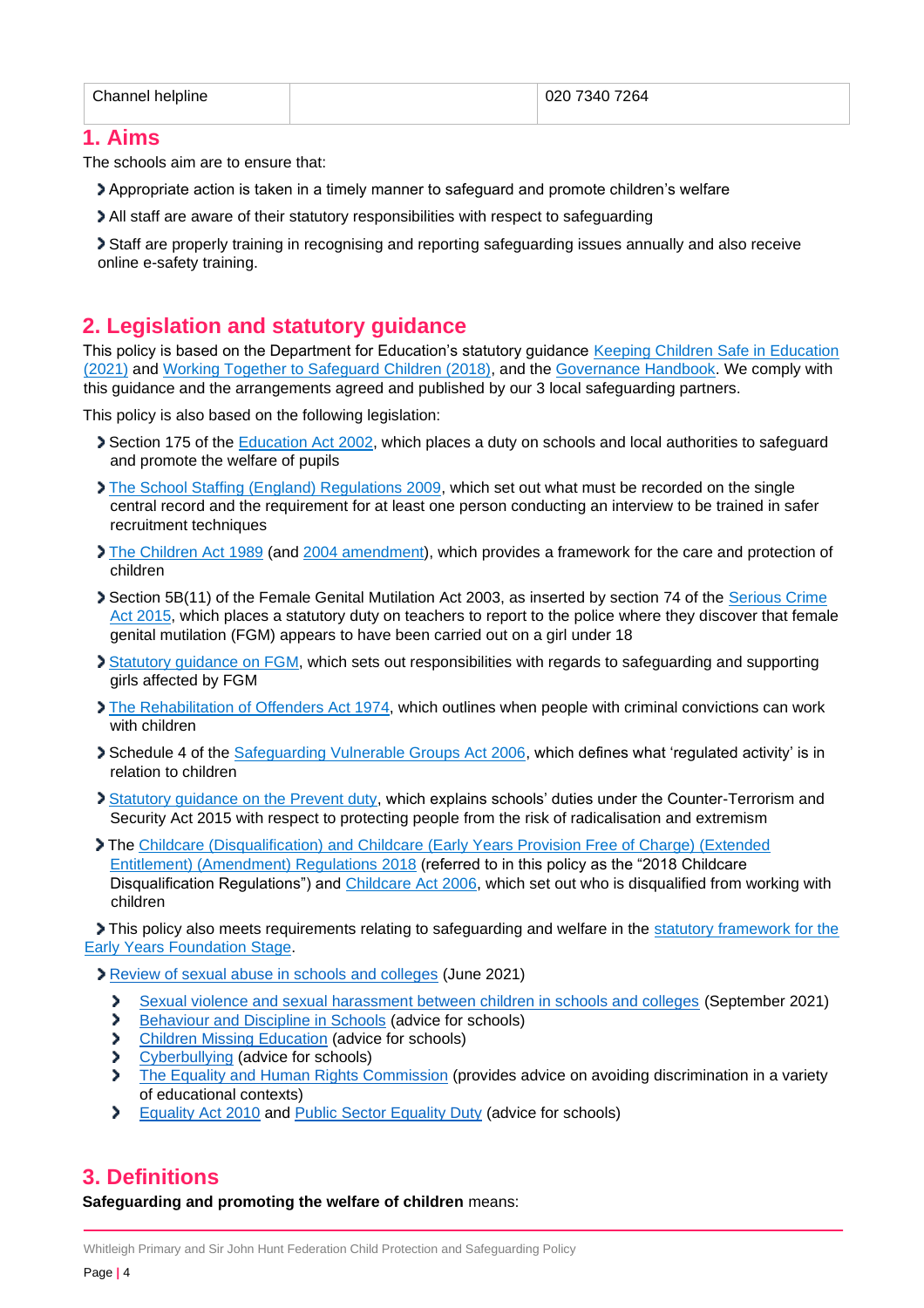> Protecting children from maltreatment

Preventing impairment of children's mental and physical health or development

**Ensuring that children grow up in circumstances consistent with the provision of safe and effective care >** 

Taking action to enable all children to have the best outcomes

**Child protection** is part of this definition and refers to activities undertaken to prevent children suffering, or being likely to suffer, significant harm.

**Abuse** is a form of maltreatment of a child and may involve inflicting harm or failing to act to prevent harm. Appendix 1 explains the different types of abuse.

**Neglect** is a form of abuse and is the persistent failure to meet a child's basic physical and/or psychological needs, likely to result in the serious impairment of the child's health or development. Appendix 1 defines neglect in more detail.

**Sexting** (also known as youth produced sexual imagery) is the sharing of sexual imagery (photos or videos) by children

**Children** includes everyone under the age of 18.

The following 3 **safeguarding partners** are identified in Keeping Children Safe in Education (2021) (and defined in the Children Act 2004, as amended by chapter 2 of the Children and Social Work Act 2017). They will make arrangements to work together to safeguard and promote the welfare of local children, including identifying and responding to their needs:

> The local authority (LA)

- A clinical commissioning group for an area within the LA
- The chief officer of police for a police area in the LA area

## <span id="page-4-0"></span>**4. Equality statement**

Some children have an increased risk of abuse, and additional barriers can exist for some children with respect to recognising or disclosing it. We are committed to anti-discriminatory practice and recognise children's diverse circumstances. We ensure that all children have the same protection, regardless of any barriers they may face.

We give special consideration to children who:

- Have special educational needs (SEN) or disabilities (see section 9)
- > Are young carers
- May experience discrimination due to their race, ethnicity, religion, gender identification or sexuality
- Have English as an additional language
- Are known to be living in difficult situations for example, temporary accommodation or where there are issues such as substance abuse or domestic violence
- Are at risk of FGM, sexual exploitation, forced marriage, or radicalisation
- > Are asylum seekers
- Are at risk due to either their own or a family member's mental health needs >

Are looked after or previously looked after (see section 11)

## <span id="page-4-1"></span>**5. Roles and responsibilities**

The board of governors have ensured that safeguarding and child protection is **everyone's** responsibility. This policy applies to all staff, volunteers and governors in the school and is consistent with the procedures of the 3 safeguarding partners. Our policy and procedures also apply to extended school and off-site activities.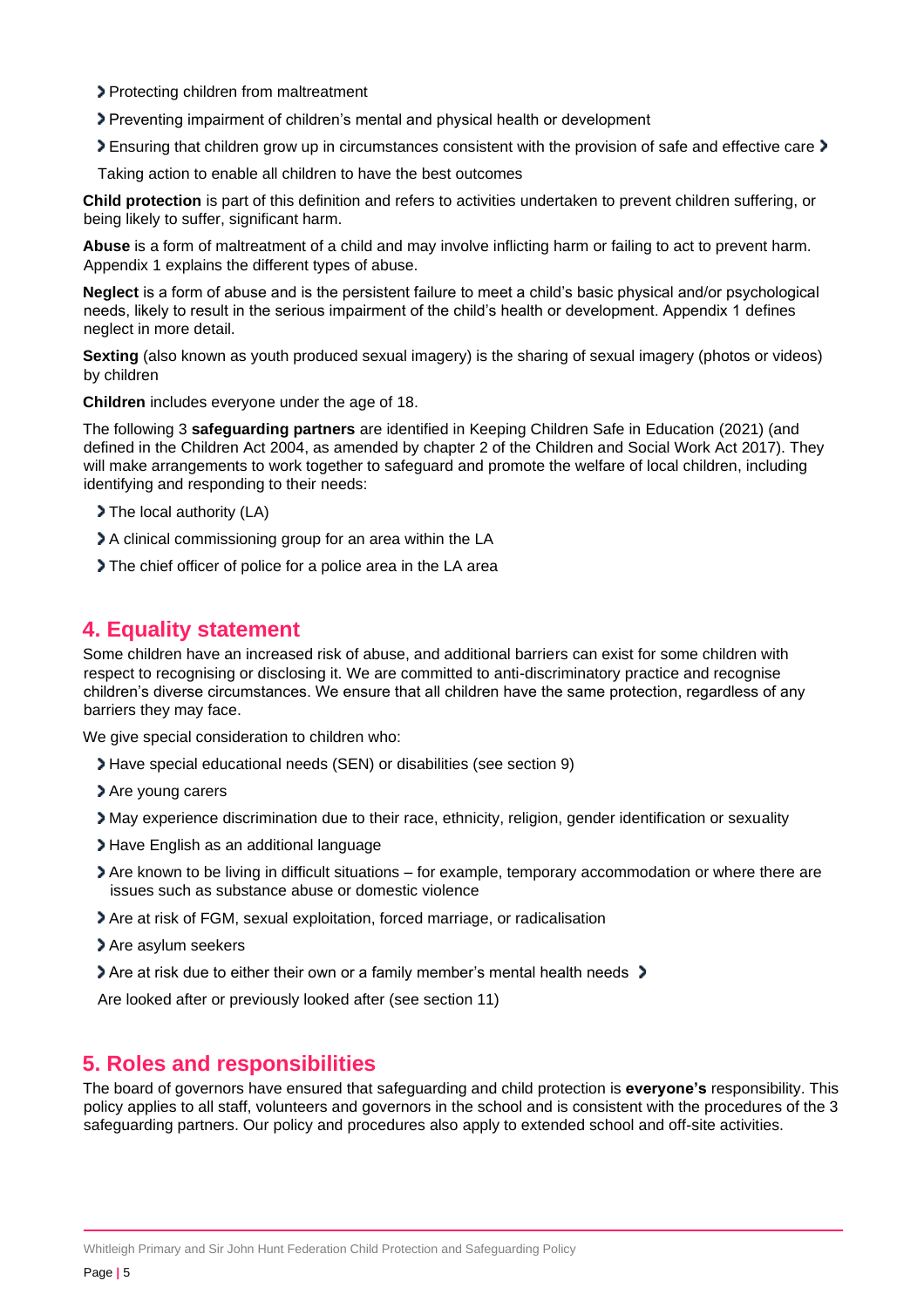## **5.1 All staff**

All staff will read and understand part 1 and Annex A of the Department for Education's statutory safeguarding guidance, [Keeping Children Safe in Education](https://www.gov.uk/government/publications/keeping-children-safe-in-education--2) (2021) and that everybody who works in the setting understands their safeguarding responsibilities. This guidance is reviewed at least annually.

All staff will be aware of:

- Our systems which support safeguarding, including this child protection and safeguarding policy, the staff code of conduct policy, the role and identity of the designated safeguarding leads (DSLs) and deputies, the behaviour policy, and the safeguarding response to children who go missing from education
- The early help process and their role in it, including identifying emerging problems, liaising with the DSL, and sharing information with other professionals to support early identification and assessment
- The process for making referrals to local authority children's social care and for statutory assessments that may follow a referral, including the role they might be expected to play
- What to do if they identify a safeguarding issue or a child tells them they are being abused or neglected, including specific issues such as FGM, and how to maintain an appropriate level of confidentiality while liaising with relevant professionals
- The signs of different types of abuse and neglect, as well as specific safeguarding issues, such as child sexual exploitation (CSE), indicators of being at risk from or involved with serious violent crime, FGM and radicalisation

Section 15 and appendix 4 of this policy outline in more detail how staff are supported to do this.

## **5.2 The designated safeguarding lead (DSL)**

The DSLs are member of the senior leadership teams. Our DSL for Whitleigh Primary is Mr G Summerfield (Head Teacher) and for Sir John Hunt is Mr O Marner (Assistant Principal). The DSLs takes lead responsibility for child protection and wider safeguarding in their respective schools.

During term time, the DSL will be available during school hours for staff to discuss any safeguarding concerns.

Outside of school hours:

The DSL for Whitleigh Primary can be contacted by Email: gavin.summerfield@whitleighprimary.co.uk

The DSL for Sir John Hunt can be contacted by Email: o.marner@sjhcsc.co.uk

When the DSL is absent, the deputies as outlined on page 3 of this document – will act as cover.

The DSL will be given the time, funding, training, resources and support to:

- Provide advice and support to other staff on child welfare and child protection matters
- Take part in strategy discussions and inter-agency meetings and/or support other staff to do so
- Contribute to the assessment of children
- Refer suspected cases, as appropriate, to the relevant body (local authority children's social care, Channel programme, Disclosure and Barring Service, and/or police), and support staff who make such referrals directly

The DSL will also keep the headteacher informed of any issues and liaise with local authority case managers and designated officers for child protection concerns as appropriate.

The full responsibilities of the DSL and deputies are set out in their job descriptions.

## **5.3 The governing board**

The governing board will approve this policy at each review, ensure it complies with the law and hold the headteacher to account for its implementation.

The governing board will appoint a senior board level (or equivalent) lead link governor to monitor the effectiveness of this policy in conjunction with the full governing board. This is always a different person from the DSL.

The chair of governors will act as the 'case manager' in the event that an allegation of abuse is made against the headteacher, where appropriate (see appendix 3).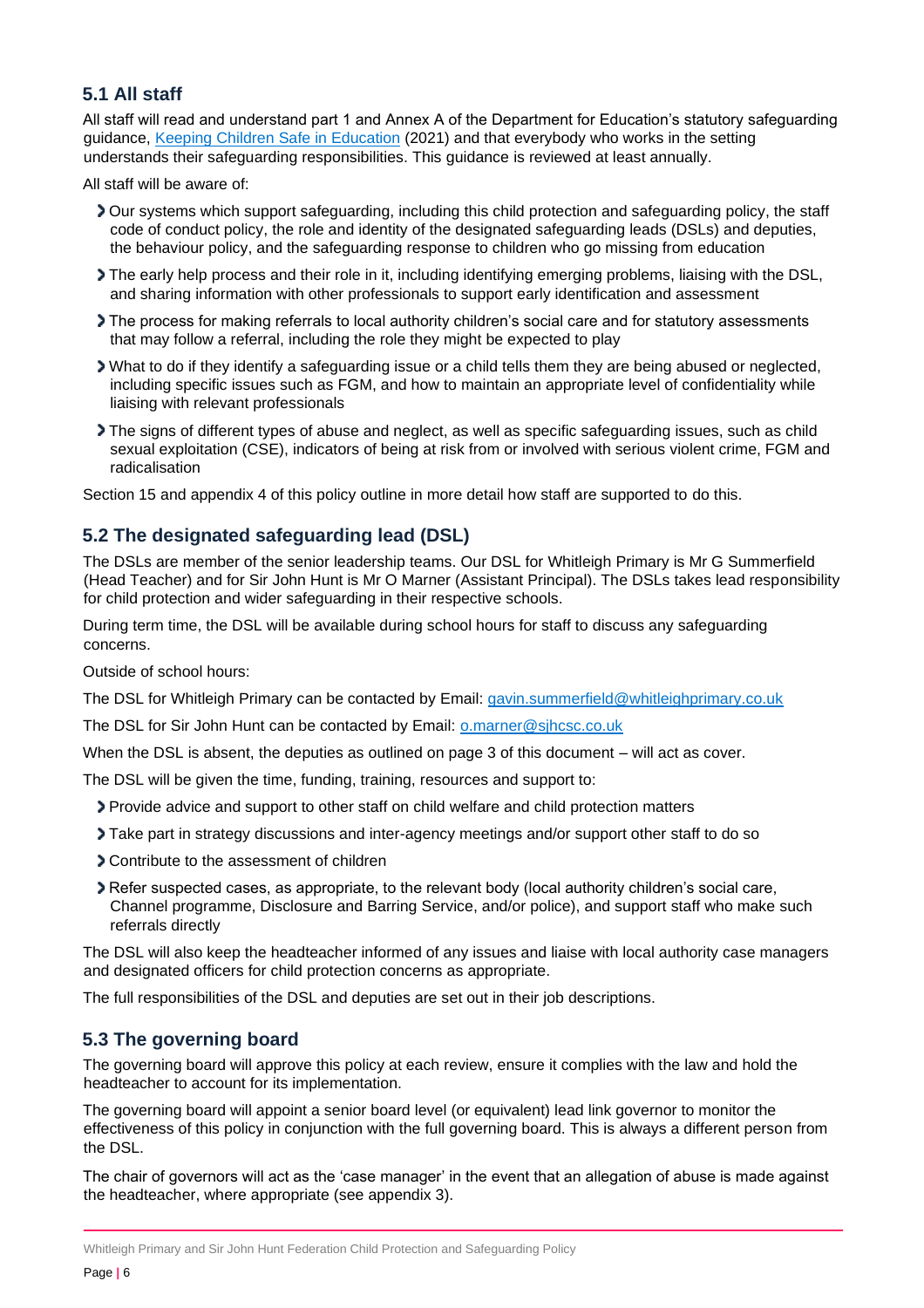All governors will read Keeping Children Safe in Education.

Section 15 of this policy has information on how governors are supported to fulfil their role.

#### **5.4 The headteacher**

The headteacher is responsible for the implementation of this policy, including:

- Ensuring that staff (including temporary staff) and volunteers are informed of our systems which support safeguarding, including this policy, as part of their induction
- Communicating this policy to parents when their child joins the school and via the school website
- Ensuring that the DSL has appropriate time, funding, training and resources, and that there is always adequate cover if the DSL is absent
- Ensuring that all staff undertake appropriate safeguarding and child protection training and update this regularly
- Acting as the 'case manager' in the event of an allegation of abuse made against another member of staff or volunteer, where appropriate (see appendix 3)
- Ensuring the relevant staffing ratios are met, where applicable
- Making sure each child in the Early Years Foundation Stage is assigned a key person

## <span id="page-6-0"></span>**6. Confidentiality**

Within the federation we take confidentiality extremely seriously. All personal information is stored securely and is only accessible to staff who are deemed to require access. When we share information outside of the schools, we ensure that we seek consent to do so from the owner of the data, or if we do not have consent we ensure that we have a legal basis for sharing, such as: child protection; the public task or a legal obligation to do so imposed upon us by the police or a court. We also note the Plymouth City Council guidance for sharing student records during transition or 'in year' movement.

We note that:

Timely information sharing is vital for the effective identification, assessment, and allocation of appropriate service provision, whether this is when problems first emerge, or where a child is already known to local authority children's social care.

Fears about sharing information must not be allowed to stand in the way of the need to promote the welfare, and protect the safety, of children

- The Data Protection Act (DPA) 2018 and GDPR do not prevent, or limit, the sharing of information for the purposes of keeping children safe
- If staff need to share 'special category personal data', the DPA 2018 contains 'safeguarding of children and individuals at risk' as a processing condition that allows practitioners to share information without consent if it is not possible to gain consent, it cannot be reasonably expected that a practitioner gains consent, or if to gain consent would place a child at risk
- Staff should never promise a child that they will not tell anyone about a report of abuse, as this may not be in the child's best interests
- The government's [information sharing advice for safeguarding practitioners](https://www.gov.uk/government/publications/safeguarding-practitioners-information-sharing-advice) [in](https://www.gov.uk/government/publications/safeguarding-practitioners-information-sharing-advice)cludes 7 'golden rules' for sharing information, and supports staff who have to make decisions about sharing information
- If staff are in any doubt about sharing information, they should speak to the designated safeguarding lead (or deputy)
- Confidentiality is also addressed in this policy with respect to record-keeping in section 14, and allegations of abuse against staff in appendix 3

## <span id="page-6-1"></span>**7. Recognising abuse and taking action**

Staff, volunteers and governors must follow the procedures set out below in the event of a safeguarding issue.

Please note – in this and subsequent sections, you should take any references to the DSL to mean "the DSL (or deputy DSL)".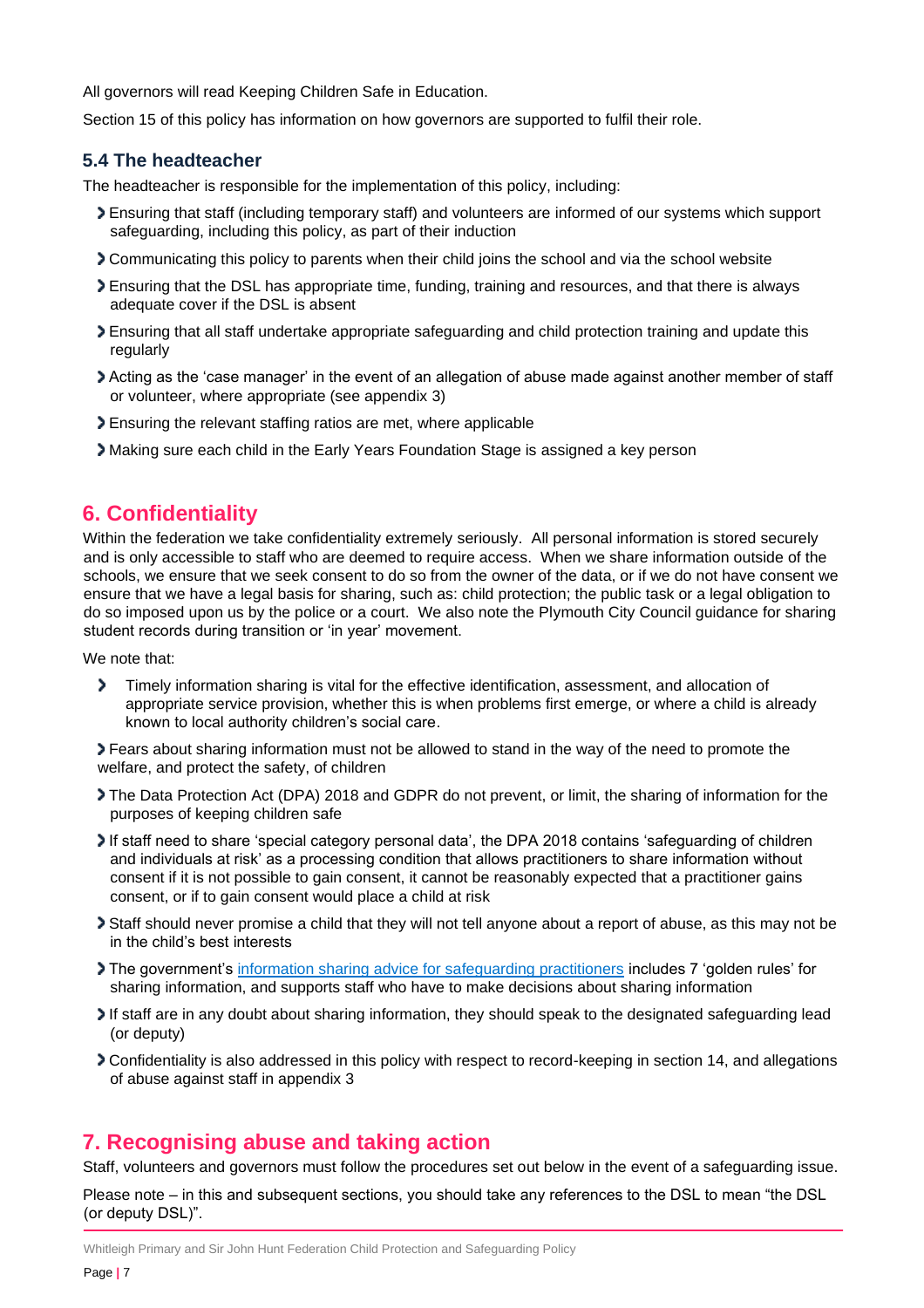## **7.1 If a child is suffering or likely to suffer harm, or in immediate danger**

If you believe a child is suffering or likely to suffer from harm, or in immediate danger, speak to your DSL immediately they will take some details from you and if in agreement will make a referral to children's social care and/or the police. (Anyone can make a referral, but the DSL (or deputy) has more experience of following this process.) Tell the DSL (see section 5.2) as soon as possible if you make a referral directly.

Plymouth City Council now has one front door for referrals into the Gateway: this is by calling 01752 668000 and selecting option1 or by Emailing gateway@plymouth.gov.uk. The Gateway can give advice and support with safeguarding concerns and are also the referral point for specific referrals. The Plymouth Safeguarding Children Partnership (PSCP) provides guidance on their thresholds on their website [http://www.plymouthscb.co.uk/wp-content/uploads/2021/01/2016-09-16-FINAL-Threshold-Document-](http://www.plymouthscb.co.uk/wp-content/uploads/2021/01/2016-09-16-FINAL-Threshold-Document-2016-REVIEWED.docx.pdf)[2016REVIEWED.docx.pdf](http://www.plymouthscb.co.uk/wp-content/uploads/2021/01/2016-09-16-FINAL-Threshold-Document-2016-REVIEWED.docx.pdf) [a](http://www.plymouthscb.co.uk/wp-content/uploads/2021/01/2016-09-16-FINAL-Threshold-Document-2016-REVIEWED.docx.pdf)nd a link to the Multi Agency Safeguarding Hub (MASH) referral form can be found here: <http://www.plymouthscb.co.uk/making-a-referral/>

## **7.2 If a child makes a disclosure to you**

If a child discloses a safeguarding issue to you, you should:

- Listen to and believe them. Allow them time to talk freely and do not ask leading questions
- Stay calm and do not show that you are shocked or upset
- Tell the child they have done the right thing in telling you. Do not tell them they should have told you sooner
- ×. Explain what will happen next and that you will have to pass this information on. Do not promise to keep it a secret
- All staff should be able to reassure pupils that they are being taken seriously and that they will be У supported and kept safe. A pupil should never be given the impression that they are creating a problem by reporting abuse, sexual violence or sexual harassment. Nor should a victim ever be made to feel ashamed for making a report (KCSIE, 2021)
- Write up your conversation as soon as possible in the child's own words. Stick to the facts, and do not put your own judgement on it
- Sign and date the write-up and pass it on to the DSL (Via CPOMS for primary school). Alternatively, if appropriate, make a referral to children's social care and/or the police directly (see 7.1), and tell the DSL as soon as possible that you have done so

## **7.3 If you discover that FGM has taken place or a pupil is at risk of FGM**

The Department for Education's Keeping Children Safe in Education (2021) explains that FGM comprises "all procedures involving partial or total removal of the external female genitalia, or other injury to the female genital organs".

FGM is illegal in the UK and a form of child abuse with long-lasting, harmful consequences. It is also known as 'female genital cutting', 'circumcision' or 'initiation'.

Possible indicators that a pupil has already been subjected to FGM, and factors that suggest a pupil may be at risk, are set out in appendix 4.

**Any teacher** who discovers (either through disclosure by the victim or visual evidence) that an act of FGM appears to have been carried out on a **pupil under 18** must immediately report this to the police, personally. This is a statutory duty, and teachers will face disciplinary sanctions for failing to meet it.

Unless they have been specifically told not to disclose, they should also discuss the case with the DSL and involve children's social care as appropriate.

**Any other member of staff** who discovers that an act of FGM appears to have been carried out on a **pupil under 18** must speak to the DSL and follow our local safeguarding procedures.

The duty for teachers mentioned above does not apply in cases where a pupil is *at risk* of FGM or FGM is suspected but is not known to have been carried out. Staff should not examine pupils.

**Any member of staff** who suspects a pupil is *at risk* of FGM or suspects that FGM has been carried out or discovers that a pupil **aged 18 or over** appears to have been a victim of FGM must speak to the DSL and follow our local safeguarding procedures. They will contact Gateway as described in section 7.1 above.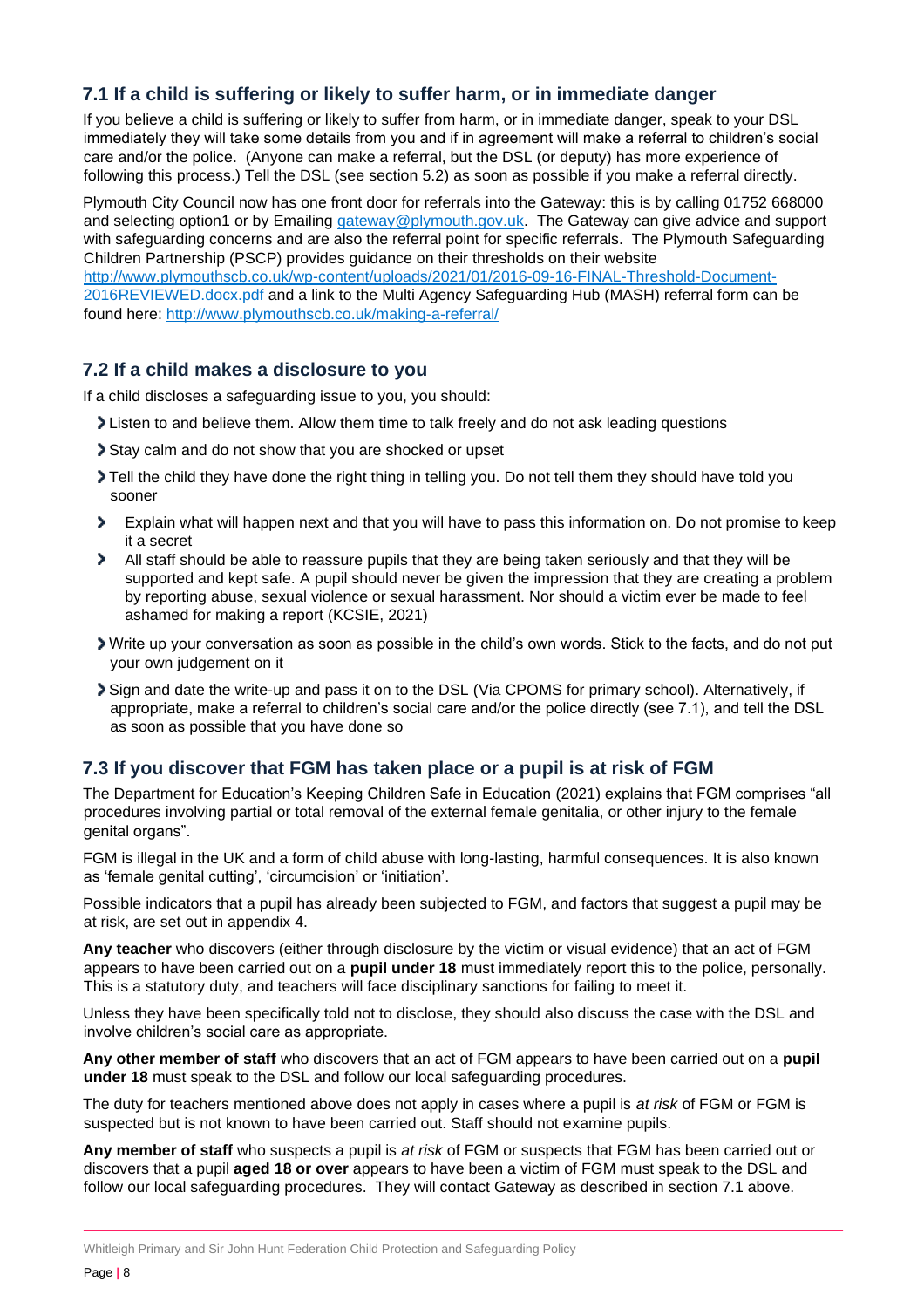## **7.4 If you have concerns about a child (as opposed to believing a child is suffering or likely to suffer from harm, or is in immediate danger)**

Figure 1 on page 11 illustrates the procedure to follow if you have any concerns about a child's welfare.

Where possible, speak to the DSL first to agree a course of action.

If in exceptional circumstances the DSL is not available, this should not delay appropriate action being taken. Speak to a member of the senior leadership team and/or take advice from local authority children's social care. You can also seek advice at any time from the NSPCC helpline on 0808 800 5000. Share details of any actions you take with the DSL as soon as practically possible.

Make a referral to local authority children's social care directly, if appropriate (see 'Referral' below). Share any action taken with the DSL as soon as possible.

#### **Early help**

If early help is appropriate, the DSL will generally lead on liaising with other agencies and setting up an interagency assessment as appropriate. Staff may be required to support other agencies and professionals in an early help assessment (EHA), in some cases acting as the lead practitioner.

The DSL will keep the case under constant review and the school will consider a referral to local authority children's social care if the situation does not seem to be improving. Timelines of interventions will be monitored and reviewed.

Details of Plymouth's policies and processes regarding Early Help and a copy of the Early Help Assessment Tool (EHAT) can be found on the appropriate page of the Plymouth Online Directory (POD) <https://www.plymouthonlinedirectory.com/plymouthlocaloffer/ehat>

#### **Referral**

If it is appropriate to refer the case to local authority children's social care or the police, the DSL will make the referral or support you to do so.

If you make a referral directly (see section 7.1), you must tell the DSL as soon as possible.

The local authority will make a decision within 1 working day of a referral about what course of action to take and will let the person who made the referral know the outcome. The DSL or person who made the referral must follow up with the local authority if this information is not made available, and ensure outcomes are properly recorded.

If the child's situation does not seem to be improving after the referral, the DSL or person who made the referral must follow local escalation procedures to ensure their concerns have been addressed and that the child's situation improves. This will normally be via the Plymouth Gateway as described in section 7.1 above.

#### **7.5 If you have concerns about extremism**

If a child is not suffering or likely to suffer from harm, or in immediate danger, where possible speak to the DSL first to agree a course of action.

If in exceptional circumstances the DSL is not available, this should not delay appropriate action being taken. Speak to a member of the senior leadership team and/or seek advice from local authority children's social care. Make a referral to local authority children's social care directly, if appropriate (see 'Referral' above). Inform the DSL or deputy as soon as practically possible after the referral.

Where there is a concern, the DSL will consider the level of risk and decide which agency to make a referral to. This could include [Channel,](https://www.gov.uk/government/publications/channel-guidance) the government's programme for identifying and supporting individuals at risk of being drawn into terrorism, or the local authority children's social care team.

The Department for Education also has a dedicated telephone helpline, 020 7340 7264, which school staff and governors can call to raise concerns about extremism with respect to a pupil. You can also email counter.extremism@education.gov.uk. Note that this is not for use in emergency situations.

In an emergency, call 999 or the confidential anti-terrorist hotline on 0800 789 321 if you:

> Think someone is in immediate danger

**Think someone may be planning to travel to join an extremist group >** 

See or hear something that may be terrorist-related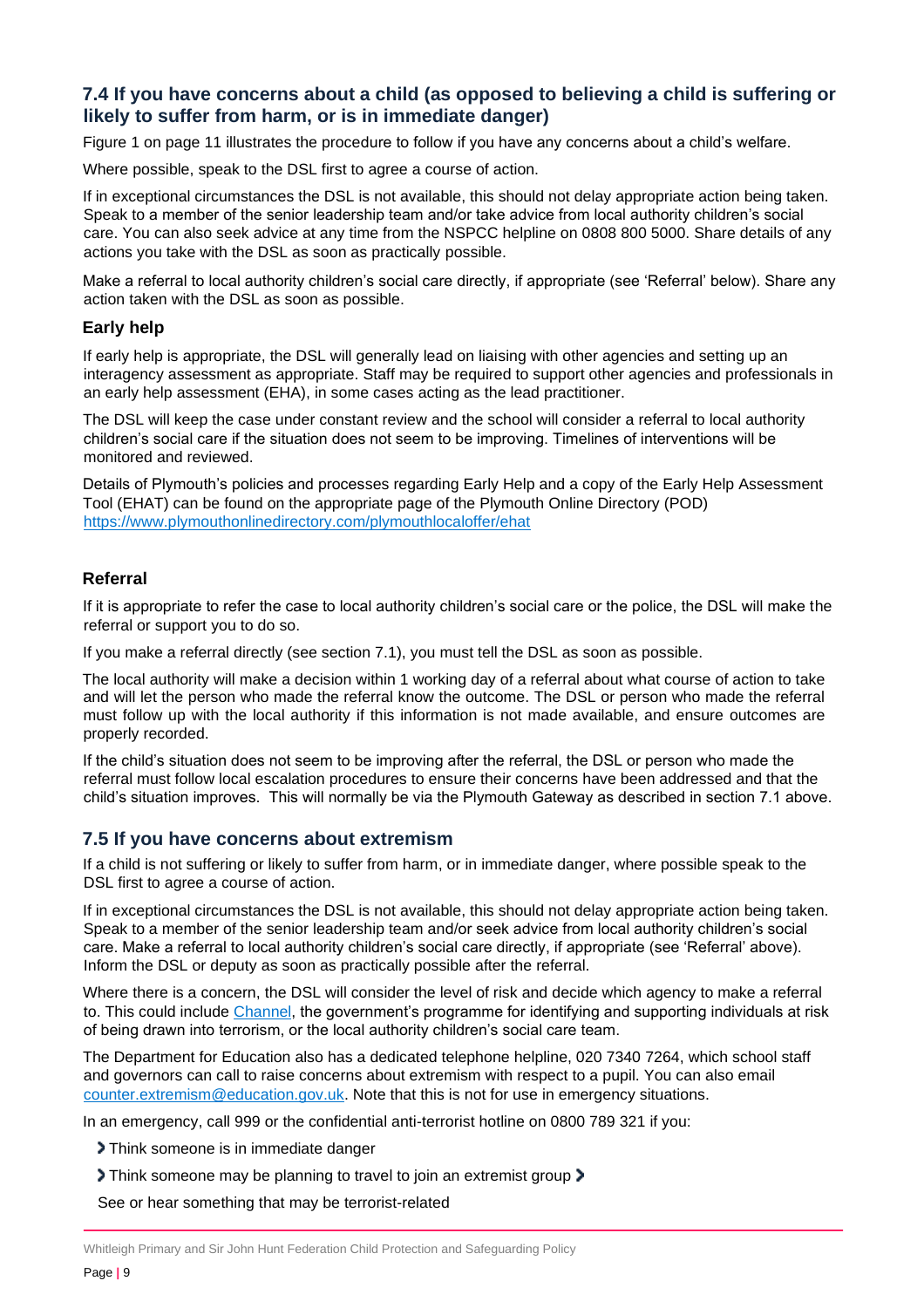## **7.6 If you have a mental health concern**

Mental health problems can, in some cases, be an indicator that a child has suffered or is at risk of suffering abuse, neglect or exploitation.

Staff will be alert to behavioural signs that suggest a child may be experiencing a mental health problem or be at risk of developing one.

If you have a mental health concern about a child that is also a safeguarding concern, take immediate action by following the steps in section 7.4.

If you have a mental health concern that is **not** also a safeguarding concern, speak to the DSL to agree a course of action. The DSL may seek support from the school educational psychologist (EP) or from health professionals such as the child's GP or Child and Adolescent Mental Health Support (CAMHS) team.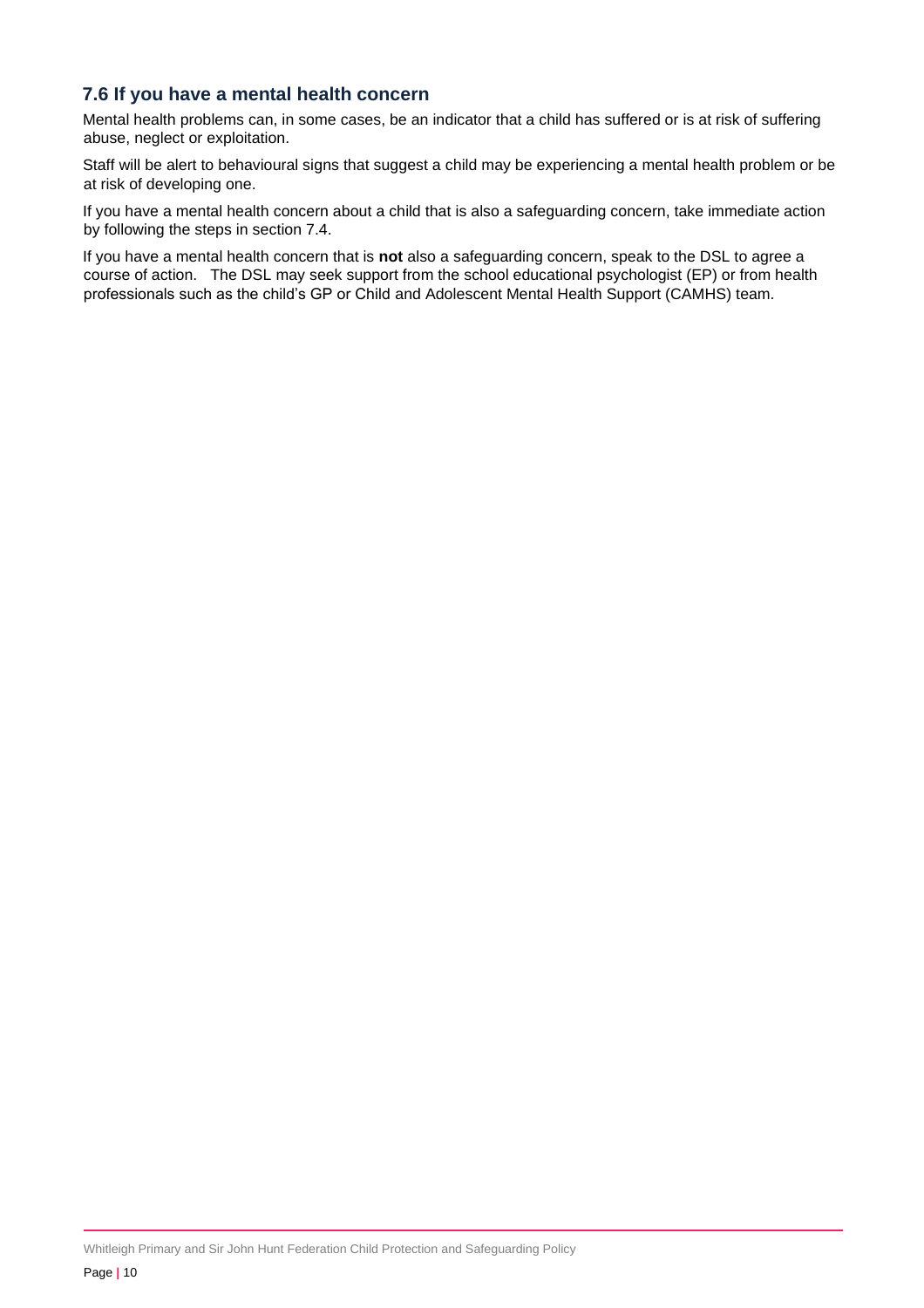### **Figure 1: procedure if you have concerns about a child's welfare (as opposed to believing a child is suffering or likely to suffer from harm, or in immediate danger)**

(Note – if the DSL is unavailable, this should not delay action. See section 7.4 for what to do.)



## **7.7 Concerns about a staff member, supply teacher or volunteer**

If you have concerns about a member of staff (including a supply teacher or volunteer), or an allegation is made about a member of staff (including a supply teacher or volunteer) posing a risk of harm to children, speak to the headteacher. If the concerns/allegations are about the headteacher, speak to the chair of governors.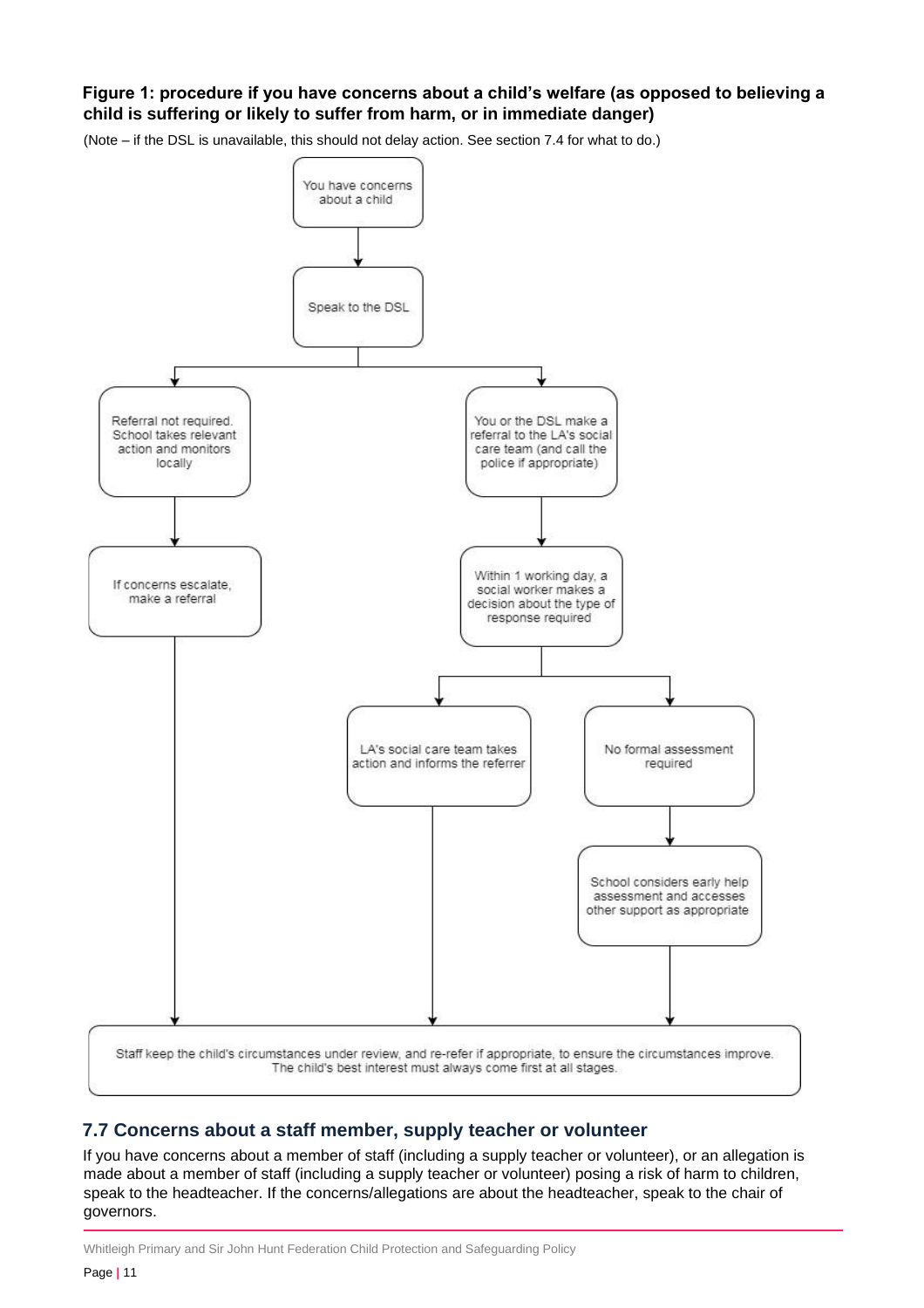The headteacher/chair of governors will then follow the procedures set out in appendix 3, if appropriate.

## **7.8 Allegations of abuse made against other pupils**

We recognise that children are capable of abusing their peers. Abuse will never be tolerated or passed off as "banter", "just having a laugh" or "part of growing up".

We also recognise the gendered nature of peer-on-peer abuse. However, all peer-on-peer abuse is unacceptable and will be taken seriously. In KCSIE 2021 there are references to peer on peer abuse which have been widened to include abuse in intimate personal relationships between peers*.*

Most cases of pupils hurting other pupils will be dealt with under our school's behaviour policy, but this child protection and safeguarding policy will apply to any allegations that raise safeguarding concerns. This might include where the alleged behaviour:

- Is serious, and potentially a criminal offence
- Could put pupils in the school at risk
- > Is violent
- Involves pupils being forced to use drugs or alcohol

Involves sexual exploitation, sexual abuse or sexual harassment, such as indecent exposure, sexual assault, up skirting or sexually inappropriate pictures or videos (including sexting) If a pupil makes an allegation of abuse against another pupil:

- You must record the allegation and tell the DSL, but do not investigate it
- The DSL will contact the local authority children's social care team and follow its advice, as well as the police if the allegation involves a potential criminal offence
- The DSL will put a risk assessment and support plan into place for all children involved (including the victim(s), the child(ren) against whom the allegation has been made and any others affected) with a named person they can talk to if needed
- The DSL will contact the children and adolescent mental health services (CAMHS), if appropriate We

will minimise the risk of peer-on-peer abuse by:

- Challenging any form of derogatory or sexualised language or behaviour, including requesting or sending sexual images
- Being vigilant to issues that particularly affect different genders for example, sexualised or aggressive touching or grabbing towards female pupils, and initiation or hazing type violence with respect to boys
- Ensuring our curriculum helps to educate pupils about appropriate behaviour and consent
- Ensuring pupils know they can talk to staff confidentially
- Ensuring staff are trained to understand that a pupil harming a peer could be a sign that the child is being abused themselves, and that this would fall under the scope of this policy

## **7.9 Sexting**

#### **Your responsibilities when responding to an incident**

If you are made aware of an incident involving sexting (also known as 'youth produced sexual imagery'), you must report it to the DSL immediately.

You must **not**:

- View, download or share the imagery yourself, or ask a pupil to share or download it. If you have already viewed the imagery by accident, you must report this to the DSL
- Delete the imagery or ask the pupil to delete it
- Ask the pupil(s) who are involved in the incident to disclose information regarding the imagery (this is the DSL's responsibility)
- Share information about the incident with other members of staff, the pupil(s) it involves or their, or other, parents and/or carers
- Say or do anything to blame or shame any young people involved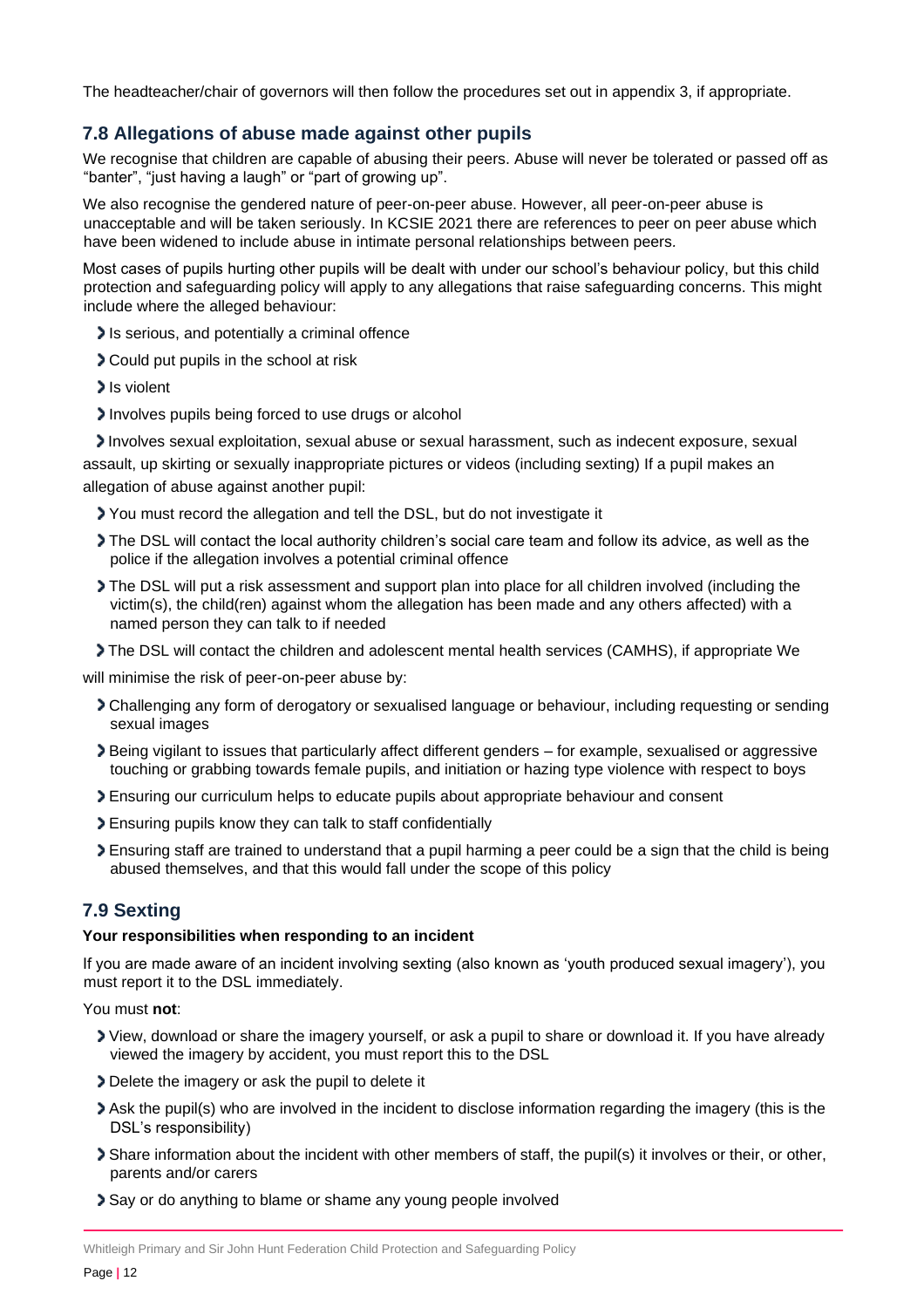You should explain that you need to report the incident and reassure the pupil(s) that they will receive support and help from the DSL.

#### **Initial review meeting**

Following a report of an incident, the DSL will hold an initial review meeting with appropriate school staff. This meeting will consider the initial evidence and aim to determine:

- Whether there is an immediate risk to pupil(s)
- If a referral needs to be made to the police and/or children's social care
- If it is necessary to view the imagery in order to safeguard the young person (in most cases, imagery should not be viewed)
- What further information is required to decide on the best response
- Whether the imagery has been shared widely and via what services and/or platforms (this may be unknown)
- Whether immediate action should be taken to delete or remove images from devices or online services
- Any relevant facts about the pupils involved which would influence risk assessment
- If there is a need to contact another school, college, setting or individual
- Whether to contact parents or carers of the pupils involved (in most cases parents should be involved)

The DSL will make an immediate referral to police and/or children's social care if:

- > The incident involves an adult
- > There is reason to believe that a young person has been coerced, blackmailed, or groomed, or if there are concerns about their capacity to consent (for example owing to special educational needs)
- What the DSL knows about the imagery suggests the content depicts sexual acts which are unusual for the young person's developmental stage, or are violent
- The imagery involves sexual acts and any pupil in the imagery is under 13
- The DSL has reason to believe a pupil is at immediate risk of harm owing to the sharing of the imagery (for example, the young person is presenting as suicidal or self-harming)

If none of the above apply then the DSL, in consultation with the headteacher and other members of staff as appropriate, may decide to respond to the incident without involving the police or children's social care.

#### **Further review by the DSL**

If at the initial review stage, a decision has been made not to refer to police and/or children's social care, the DSL will conduct a further review.

They will hold interviews with the pupils involved (if appropriate) to establish the facts and assess the risks.

If at any point in the process there is a concern that a pupil has been harmed or is at risk of harm, a referral will be made to children's social care and/or the police immediately.

#### **Informing parents**

The DSL will inform parents at an early stage and keep them involved in the process, unless there is a good reason to believe that involving them would put the pupil at risk of harm.

#### **Referring to the police**

If it is necessary to refer an incident to the police, this will be done through telephoning 101 to talk through the incident and recording the incident log or contacting 101 online [https://www.police.uk/pu/contact](https://www.police.uk/pu/contact-the-police/report-a-crime-incident/)[thepolice/report-a-crime-incident/](https://www.police.uk/pu/contact-the-police/report-a-crime-incident/) with a brief outline of the incident so that an officer can get back to you.

#### **Recording incidents**

All sexting incidents and the decisions made in responding to them will be recorded. The record-keeping arrangements set out in section 14 of this policy also apply to recording incidents of sexting.

#### **Curriculum coverage**

Pupils are taught about the issues surrounding sexting as part of our PSHE education and computing programmes at an age-appropriate level. Teaching covers the following in relation to sexting with significantly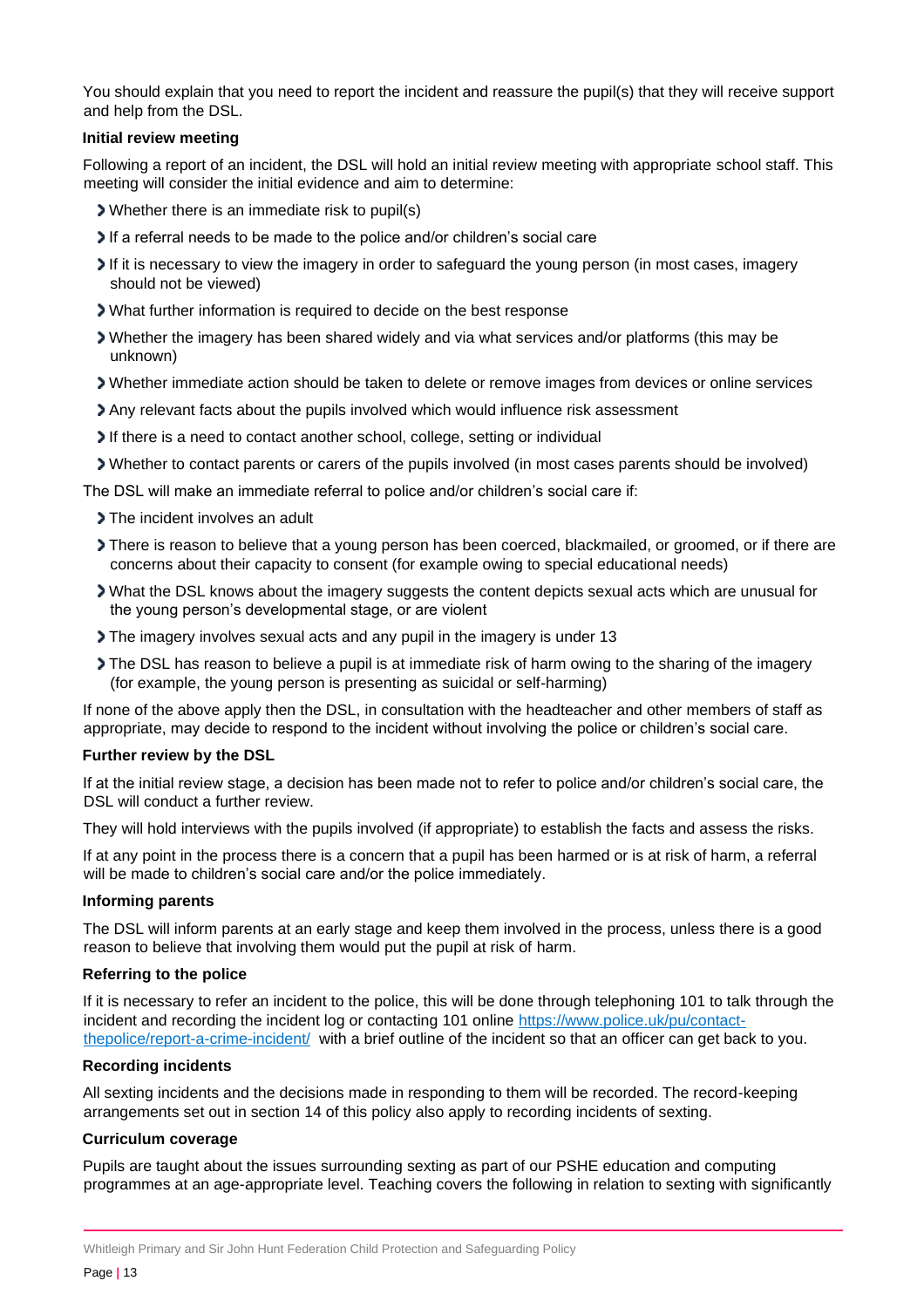less emphasis for younger children and an increased emphasis when students begin to have private access to mobile devices.:

- **>** What it is
- How it is most likely to be encountered
- The consequences of requesting, forwarding or providing such images, including when it is and is not abusive
- Issues of legality
- The risk of damage to people's feelings and reputation

Pupils also learn the strategies and skills needed to manage:

- Specific requests or pressure to provide (or forward) such images >
- The receipt of such images

We also share information on digital parenting and updates from CEOP with parents on a regular basis.

## <span id="page-13-0"></span>**8. Notifying parents**

Where appropriate, we will discuss any concerns about a child with the child's parents. The DSL will normally do this in the event of a suspicion or disclosure.

Other staff will only talk to parents about any such concerns following consultation with the DSL.

If we believe that notifying the parents would increase the risk to the child, we will discuss this with the local authority children's social care team before doing so.

In the case of allegations of abuse made against other children, we will normally notify the parents of all the children involved.

## <span id="page-13-1"></span>**9. Pupils with special educational needs and disabilities**

We recognise that pupils with special educational needs (SEN) and disabilities can face additional safeguarding challenges. Additional barriers can exist when recognising abuse and neglect in this group, including:

- Assumptions that indicators of possible abuse such as behaviour, mood and injury relate to the child's disability without further exploration
- Pupils being more prone to peer group isolation than other pupils
- The potential for pupils with SEN and disabilities being disproportionally impacted by behaviours such as bullying, without outwardly showing any signs
- Communication barriers and difficulties in overcoming these barriers

Our safeguarding and pastoral teams are aware of students with additional needs and our SENCOs are also DDSLs allowing us to provide any specific additional support that may be necessary.

## <span id="page-13-2"></span>**10. Pupils with a social worker**

Pupils may need a social worker due to safeguarding or welfare needs. We recognise that a child's experiences of adversity and trauma can leave them vulnerable to further harm as well as potentially creating barriers to attendance, learning, behaviour and mental health.

The DSL and all members of staff will work with and support social workers to help protect vulnerable children.

Where we are aware that a pupil has a social worker, the DSL will always consider this fact to ensure any decisions are made in the best interests of the pupil's safety, welfare and educational outcomes. For example, it will inform decisions about:

**> Responding to unauthorised absence or missing education where there are known safeguarding risks >** 

The provision of pastoral and/or academic support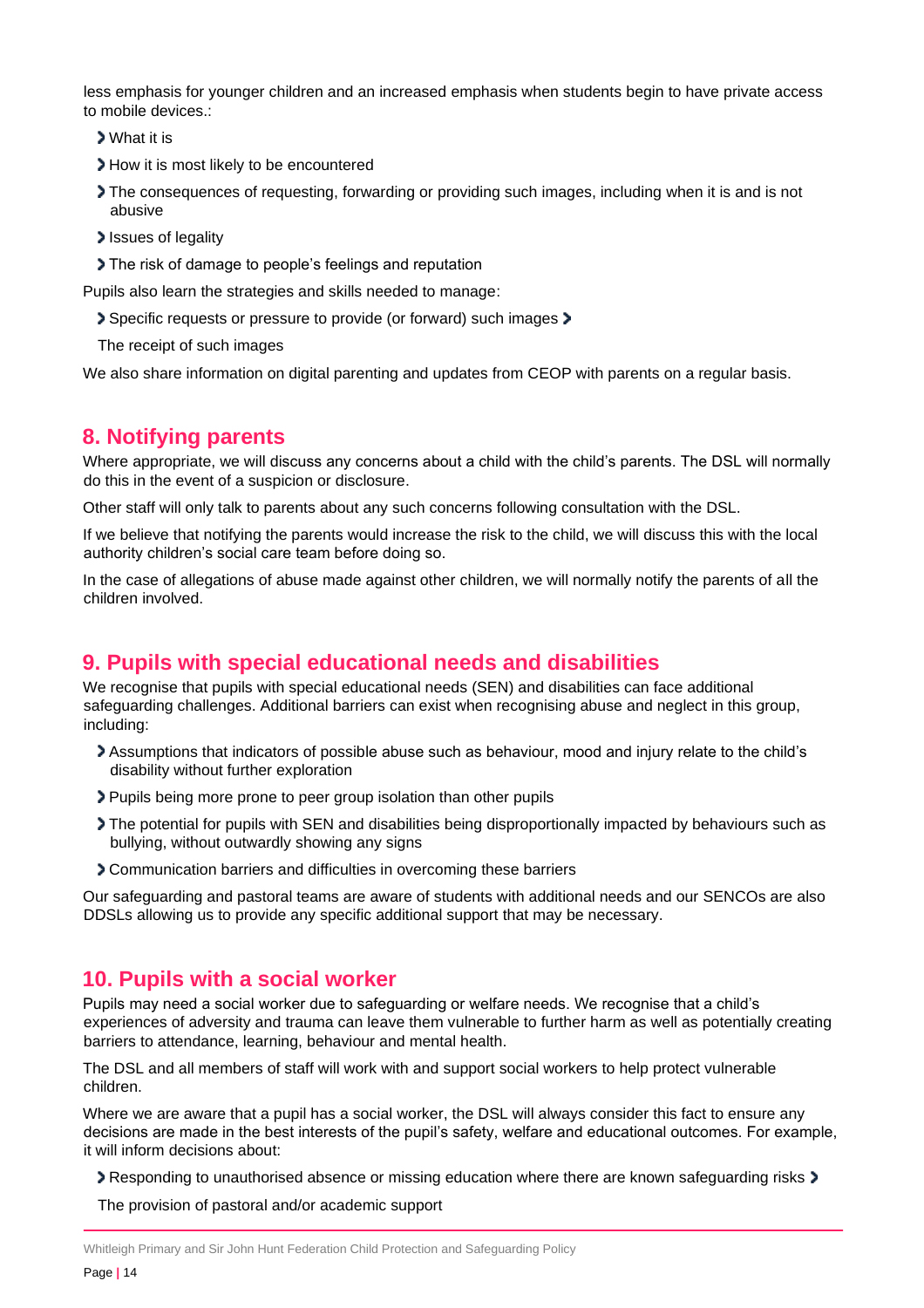# <span id="page-14-0"></span>**11. Looked-after and previously looked-after children**

We will ensure that staff have the skills, knowledge and understanding to keep looked-after children and previously looked-after children safe. In particular, we will ensure that:

- Appropriate staff have relevant information about children's looked after legal status, contact arrangements with birth parents or those with parental responsibility, and care arrangements
- The DSL has details of children's social workers and relevant virtual school heads

We have appointed designated teachers: for Whitleigh Primary these are Mr Gavin Summerfield and Mrs Jo Burke and for Sir John Hunt it is Mr Oliver Marner. Within their own schools they are responsible for promoting the educational achievement of looked-after children and previously looked-after children in line with [statutory guidance.](https://www.gov.uk/government/publications/designated-teacher-for-looked-after-children) 

The designated teacher is appropriately trained and has the relevant qualifications and experience to perform the role.

As part of their role, the designated teacher will:

- Work closely with the DSL to ensure that any safeguarding concerns regarding looked-after and previously looked-after children are quickly and effectively responded to
- Work with virtual school heads to promote the educational achievement of looked-after and previously looked-after children, including discussing how pupil premium plus funding can be best used to support looked-after children and meet the needs identified in their personal education plans

## <span id="page-14-1"></span>**12. Online Safety and computer use**

#### **12.1 Internet use**

Within the federation, we believe that the use of the internet is integral to education, business and social interaction. Internet use is part of the statutory curriculum and a necessary tool for learning. The schools have a duty to provide students with quality internet access as part of their learning experience and internet access will be designed to enhance and extend education.

Students use the internet widely, both within and outside school, and need to learn how to evaluate Internet information and to take care of their own safety and security.

Within the federation students are safeguarded from potentially harmful and inappropriate online material. There is always clear guidance in lessons about which applications should be used by students and children are taught about online safety. Staff should guide students to on-line activities that will support the learning outcomes planned for the students' age and maturity. Students will be educated in the effective use of the Internet in research, including the skills of knowledge location, retrieval and evaluation. Students will be taught to be critically aware of the materials they read and shown how to validate information before accepting its accuracy.

Staff and students will be aware of the four areas of online risk and more information can be found in "Teaching online safety in school" (DfE guidance June 2012):

- content being exposed to illegal, inappropriate or harmful content, for example: pornography, fake news, racism, misogyny, self-harm, suicide, anti-Semitism, radicalisation and extremism.
- contact being subjected to harmful online interaction with other users; for example: peer to peer pressure, commercial advertising and adults posing as children or young adults with the intention to groom or exploit them for sexual, criminal, financial or other purposes'.
- conduct personal online behaviour that increases the likelihood of, or causes, harm; for example, making, sending and receiving explicit images (e.g consensual and non-consensual sharing of nude and semi-nude and/or pornography, sharing other explicit images and online bullying; and
- commerce risks such as online gambling, inappropriate advertising, phishing and or financial scams.

At Whitleigh Primary and Sir John Hunt a review of online safety will be carried out annually using the free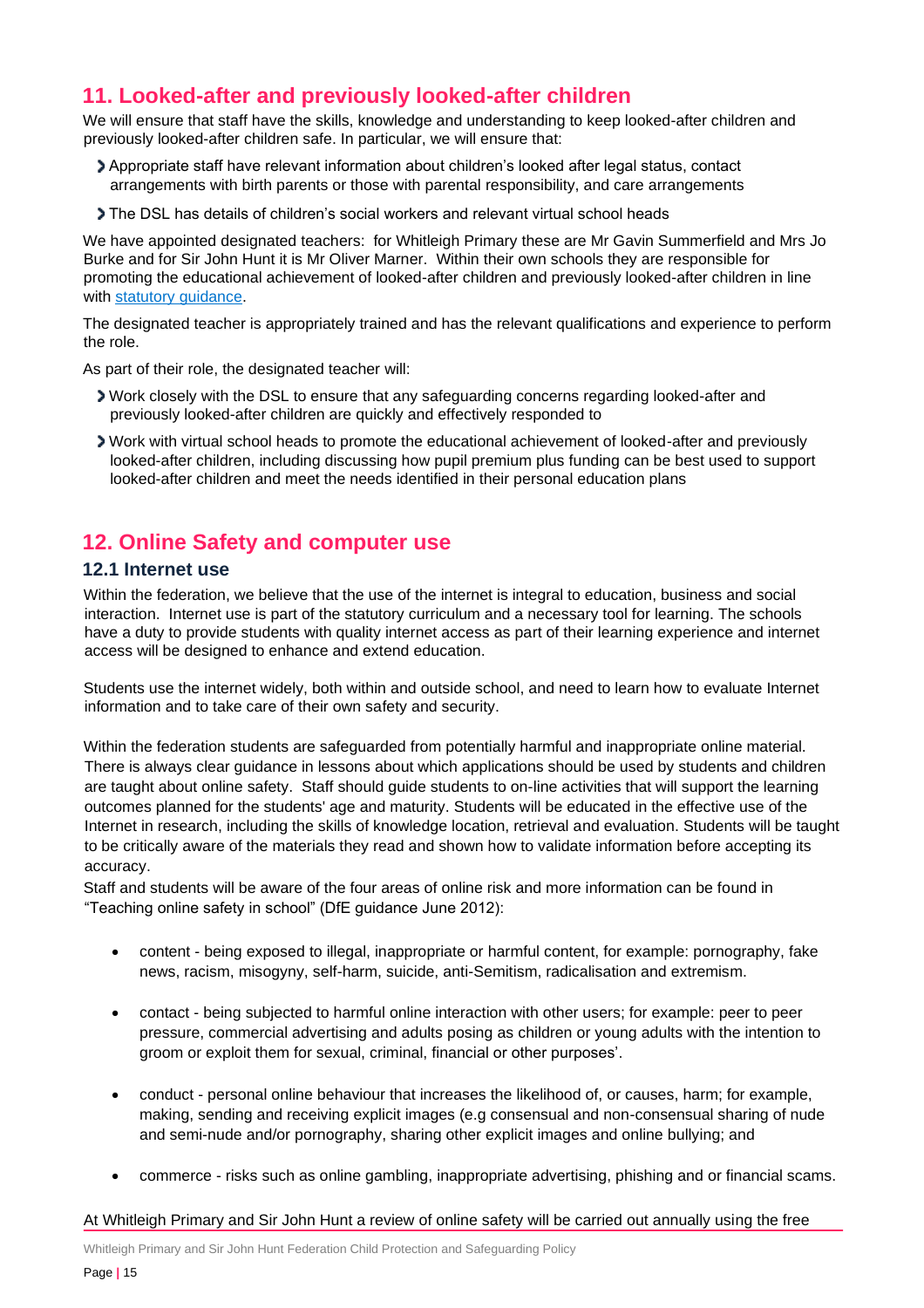online safety self-review on the 360 safe website [https://360safe.org.uk/.](https://360safe.org.uk/) 

The school will maintain a current record of all staff and students who are granted access to the school's electronic communications. Parents and students will be asked to sign and return a consent form for pupil access as part of the Home School Agreement whereby they also agree to abide by the school rules in regard to online safety and appropriate internet usage.

When staff and students leave the school, their account and rights to specific school areas will be disabled.

## **12.2 Security of information systems**

Virus protection will be updated regularly. The security of the schools' information systems and users will be reviewed regularly as well as system capacity. Data will be backed up daily and regular archives taken and stored off-site.

Personal data will be recorded, processed, transferred and made available according to the Data Protection Act 1998, and the UK General Data Protection Regulation (UK GDPR).

## **12.3 Filtering and monitoring systems**

If staff or students discover unsuitable sites, the URL must be reported to The Network Manager.

Any material that the schools believe is illegal must be reported to appropriate agencies such as the Internet Watch Foundation or the Child Exploitation and Online Protection Centre. The schools' broadband access will include filtering appropriate to the age and maturity of students.

At Whitleigh Primary and Sir John Hunt, we have software in place at school to minimise access and highlight any person accessing inappropriate sites or information – At Sir John Hunt we use Smoothwall which filters and controls internet access : There is a system whereby key words trigger an email alert which is sent to the Safeguarding Designate, along with a screen shot of what the person was working on at the time the alert was sent. At Whitleigh Primary we use Net Sweeper which filters and controls internet access. The key word list is updated regularly in response to new technologies and new world threats, in line with the PREVENT strategy. This system covers all computers in the schools, including staff computers.

The school will take all reasonable precautions to ensure that users access only appropriate material. However, it is not possible to guarantee that access to unsuitable material will never occur via a school computer. The Federation can not accept liability for the material accessed, or any consequences resulting from Internet use.

As we increasingly work online, it is essential that children are safeguarded, and safeguard themselves, from potentially harmful and inappropriate online material. As such, we will ensure appropriate filters and appropriate monitoring systems are in place where we are able

#### **12.4 Email**

Students may only use approved e-mail accounts in school – other personal accounts, such as yahoo, will be blocked under our filtering system. Students must immediately tell a teacher if they receive an offensive email.

Students will be instructed that they must not reveal personal details about themselves or others in email communication or arrange to meet anyone without specific permission from an adult.

E-mails sent by staff to external organisations should be checked carefully before sending, in the same way as a letter written on school headed paper. Staff should only use school email accounts as approved by the Senior Leadership Team to communicate with students.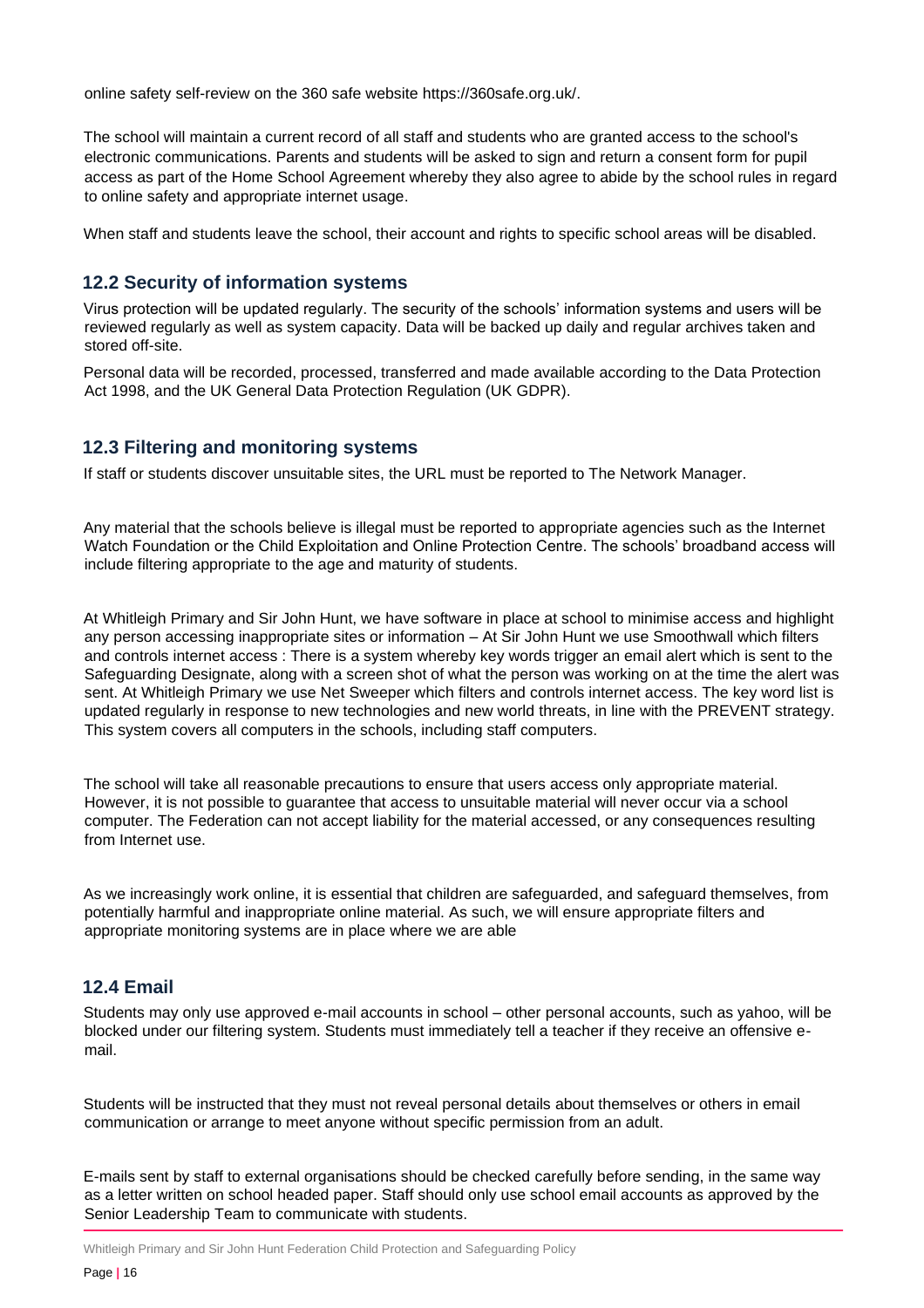Use of inappropriate language in an email will be flagged up through our monitoring system and could result in the account being disabled and the information sent to the Network Manager who will evaluate an appropriate response.

## **12.5 Social networking, social media and personal publishing**

The school will block/filter access to social networking sites unless required for educational purposes. At Whitleigh Primary students are not permitted to use their personal mobile technology on school site and at Sir John Hunt Students are not permitted to use their personal mobile technology during the College day (including breaks and lunch time).

As part of the RSHE Curriculum students will be advised to:

- $\circ$  never to give out personal details of any kind which may identify them. Examples would include real name, address, mobile or landline phone numbers, school attended, IM and e-mail addresses, full names of friends, specific interests and clubs etc.
- $\circ$  not to place personal photos on any social network space. They will be taught how public the information is and to consider using private areas. Advice should be given regarding background detail in a photograph which could identify the student or his/her location e.g. house number, street name or school.

Should a student/s choose to distribute images of other students which could be deemed inappropriate, they will be subject to appropriate sanctions. Should any photographs be distributed which are obscene or pornographic in nature, then the school will refer the case to the police and/or Social Services in addition to imposing appropriate sanctions.

Students should not use social networking (for example Twitter, Facebook, MSN Messenger, BBM) to make inappropriate or defamatory comments about members of staff. Should this happen then appropriate sanctions will be applied.

Students will be encouraged to invite known friends only and deny access to others.

Staff should not use social networks to discuss other members of staff or students. It would be considered an act of gross professional misconduct should a member of staff use a social networking site to bring the school into disrepute.

Staff should not accept friend invites or communications from students on social networking sites. It will be considered a disciplinary matter if staff befriend students or are not proactive in ensuring that the security of their online social networking sites is at the highest level.

#### **12.6 Published content, Online platform, photographs and videos**

The Headteacher will take overall editorial responsibility for all published material and ensure that content is accurate and appropriate. The contact details on the website should be the school address, email and telephone number.

Staff or students' personal information must not be published.

Written permission from parents or carers will be obtained before images and videos of students are electronically published. This is in the form of opt-in consent when a student first joins in Year 7.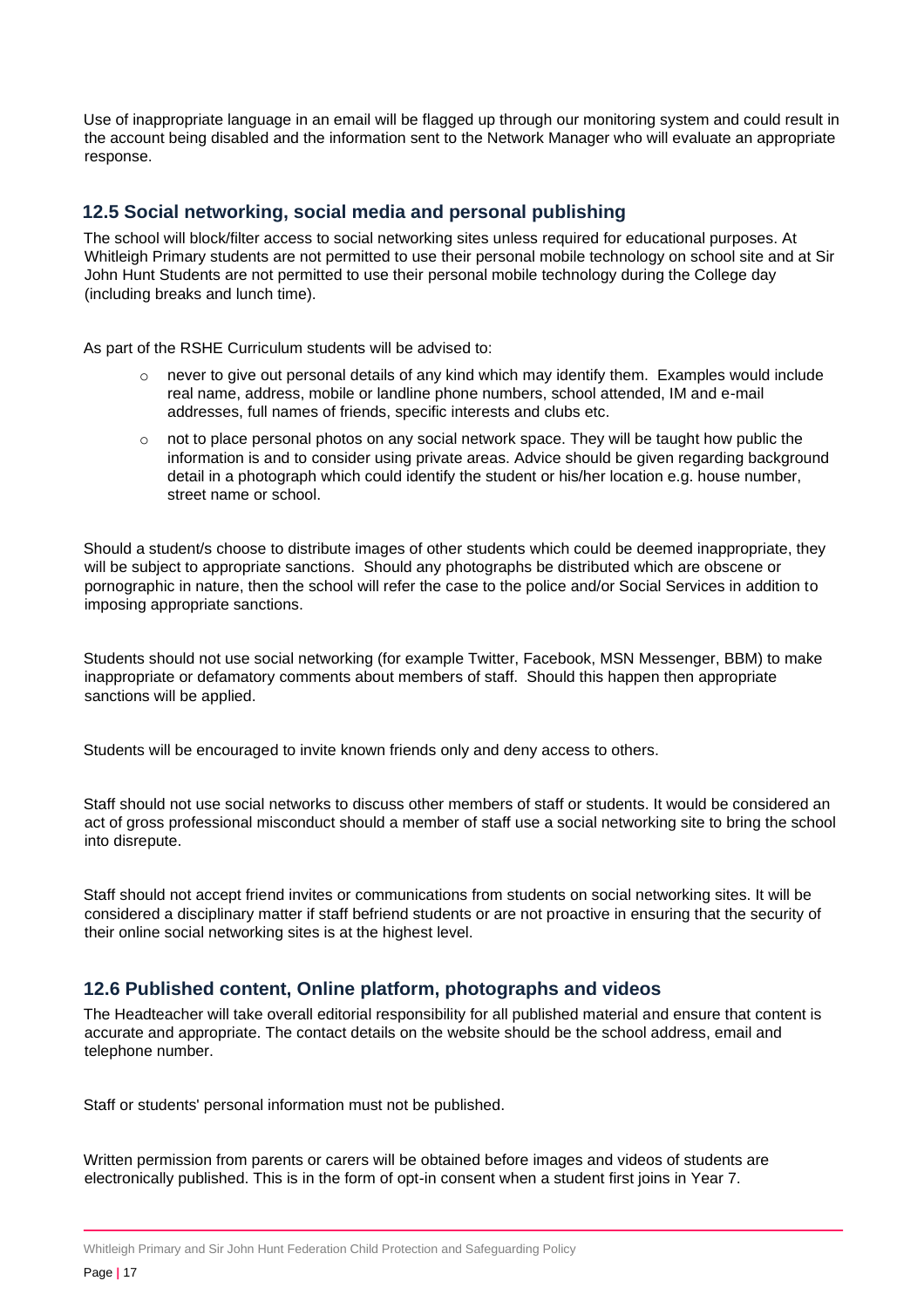Images that include students will be selected carefully and will not include images of students if their parents or carers have not given their permission to do so.

Students' full names will not be used anywhere on the website, particularly in association with photographs and videos.

All videoconferencing equipment in the classroom must be switched off when not in use and not set to auto answer.

Video technology is sometimes used in the classroom to record lessons. The focus of this is to assist teacher development and the footage will only be used within the school and not distributed.

CCTV is installed on-site for security purposes and is used to assist with crime prevention and detection and disciplinary matters.

Access to CCTV is restricted to site staff, Pastoral Team and Senior Leadership Team. Footage in relation to a crime will be distributed when requested by police. All other footage will remain on site.

Whitleigh Primary uses Google Classroom and Sir John Hunt uses Google Classroom as the online Learning Environment. SLT and staff will regularly monitor the usage of these by students and staff in all areas, in particular message and communication tools and publishing facilities.

## **12.7 Cyber bullying**

Cyber bullying, as with any form of bullying, will not be tolerated within the federation. Full details are set out in the schools' Anti-Bullying and conduct policies.

There are clear procedures in place to:

support anyone affected by cyber bullying;

investigate incidents or allegations of cyber bullying. Students, staff and parents/carers will be advised to keep a record of the bullying as evidence.

#### **12.8 Introducing the policy to students, staff and parents**

All users will be informed that network and Internet use will be monitored. Safe and responsible use of the internet and technology will be reinforced across the curriculum. Particular attention will be given where students are considered to be vulnerable.

The Safeguarding policy will be formally provided to and discussed with all members of staff. Staff should be aware that Internet traffic can be monitored and traced to the individual user. Discretion and professional conduct is essential. Staff training in safe and responsible Internet use, both professionally and personally, will be provided through Safeguarding training.

Parents' attention will be drawn to the Schools' online safety approach in newsletters, the school prospectus and on the school website. A partnership approach with parents will be encouraged. This will include an annual invitation for parents to attend an evening about safe home Internet use and guidance in line with the government's PREVENT strategy.

## <span id="page-17-0"></span>**13. Remote Learning**

Where Sir John Hunt staff are interacting online with children outside school they will follow the school safeguarding policies and procedures and the Staff Code of Conduct. We will follow the "Schools COVID-19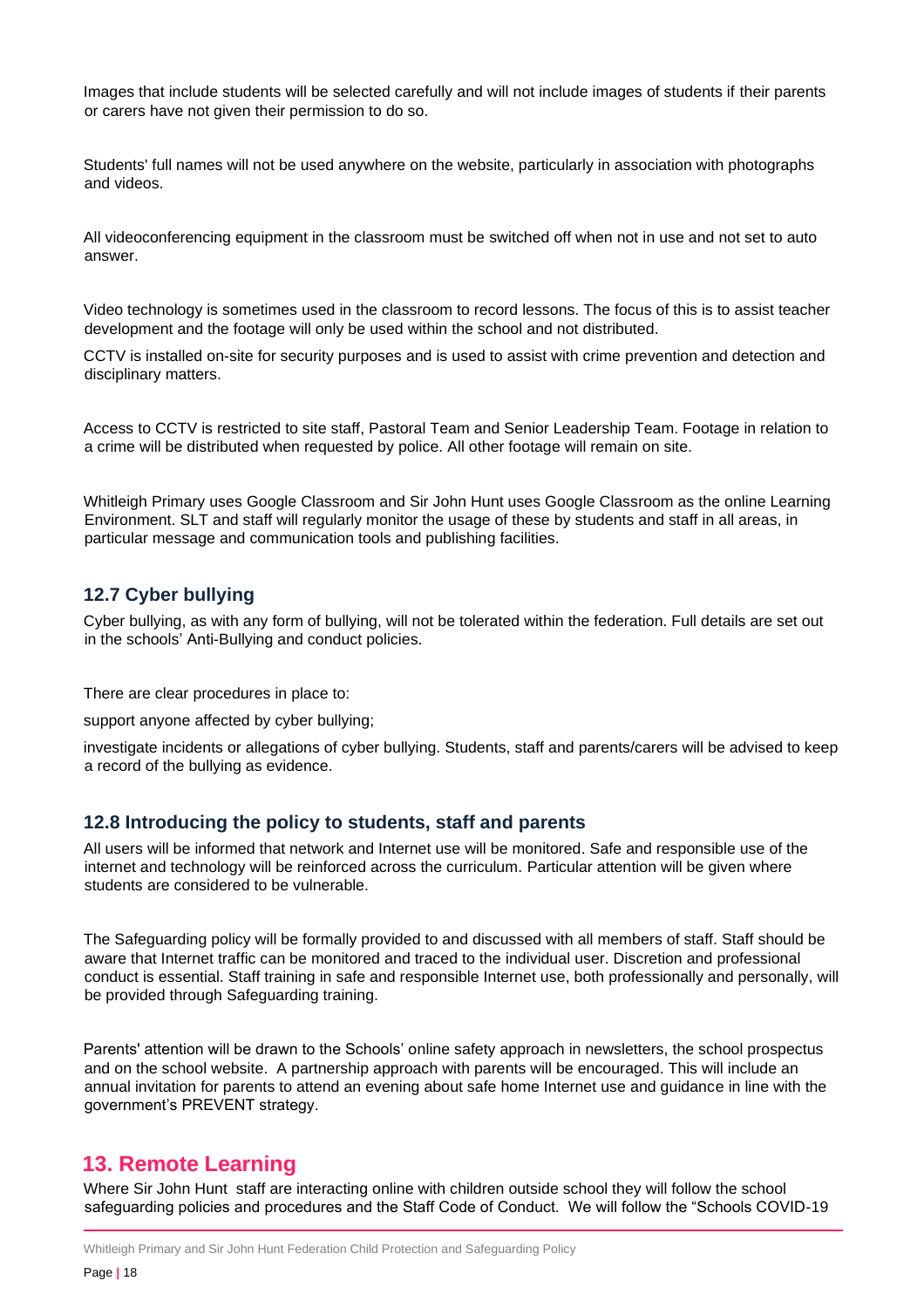operational guidance (applies until Step 4)" (DfE guidance July 2021).

Sir John Hunt staff will make sure that parents/carers: are aware of the potential risks and the importance of staying safe online; know what the school is asking children to do online and who they will be interacting with from the school; and know where else they can go for support in keeping their child safe online.

The Headteacher will ensure that any use of online learning tools and systems is in line with privacy and data protection and GDPR requirements.

Group lessons and use of pre-recorded videos are acceptable, but must comply with the following criteria:

- Pre-recorded videos should be sent to groups only, no one-to-ones.
- Staff must wear suitable professional attire.
- Any computers used should be in appropriate areas, for example not in bedrooms.
- Pre-recorded videos should be kept to a reasonable length of time.
- Language must be professional and appropriate.
- Staff must only use platforms provided by Sir John Hunt to communicate with pupils.
- Staff must record the length, time, date and attendance of any sessions held.

## <span id="page-18-0"></span>**14. Mobile phones and cameras**

Staff are allowed to bring their personal phones to school for their own use but will limit such use to noncontact time when pupils are not present. Staff members' personal phones will remain in their bags or cupboards during contact time with pupils.

Staff will not take pictures or recordings of pupils on their personal phones or cameras.

We will follow the General Data Protection Regulation and Data Protection Act 2018 when taking and storing photos and recordings for use in the school.

**Within WCPS**: Designated 'mobile free' areas are situated within the setting, and are those routinely used by children.

'Mobile free' areas are those which are considered to be the most vulnerable and sensitive, and include:

- Classrooms
- Shared Facilities Gym/Dance Studio/Hall/Dining Room/Sports Hall/Drama Room  $\Box$  corridors
- playgrounds
- school field/MUGA
- Damerells Field
- changing areas
- toilets

A zero-tolerance policy is in place with regards to the **use** of personal or work-related mobiles by any individual in these areas.

Children will be permitted to bring a mobile phone into school only if absolutely necessary and a permission slip has been signed by their parents. The mobile phone will then be kept in the office.

**Within Sir John Hunt:** Students are permitted to carry mobile devices with them during the College day but these must be turned off and out of sight between the start of roll call and the end of the College day.

Parents, visitors and contractors are respectfully requested not to use their mobile phones in any of the designated mobile free areas. Should phone calls and/or texts need to be taken or made, use is restricted to those areas not accessed by children in order to avoid any unnecessary disturbance or disruption to others.

Whitleigh Primary and Sir John Hunt Federation Child Protection and Safeguarding Policy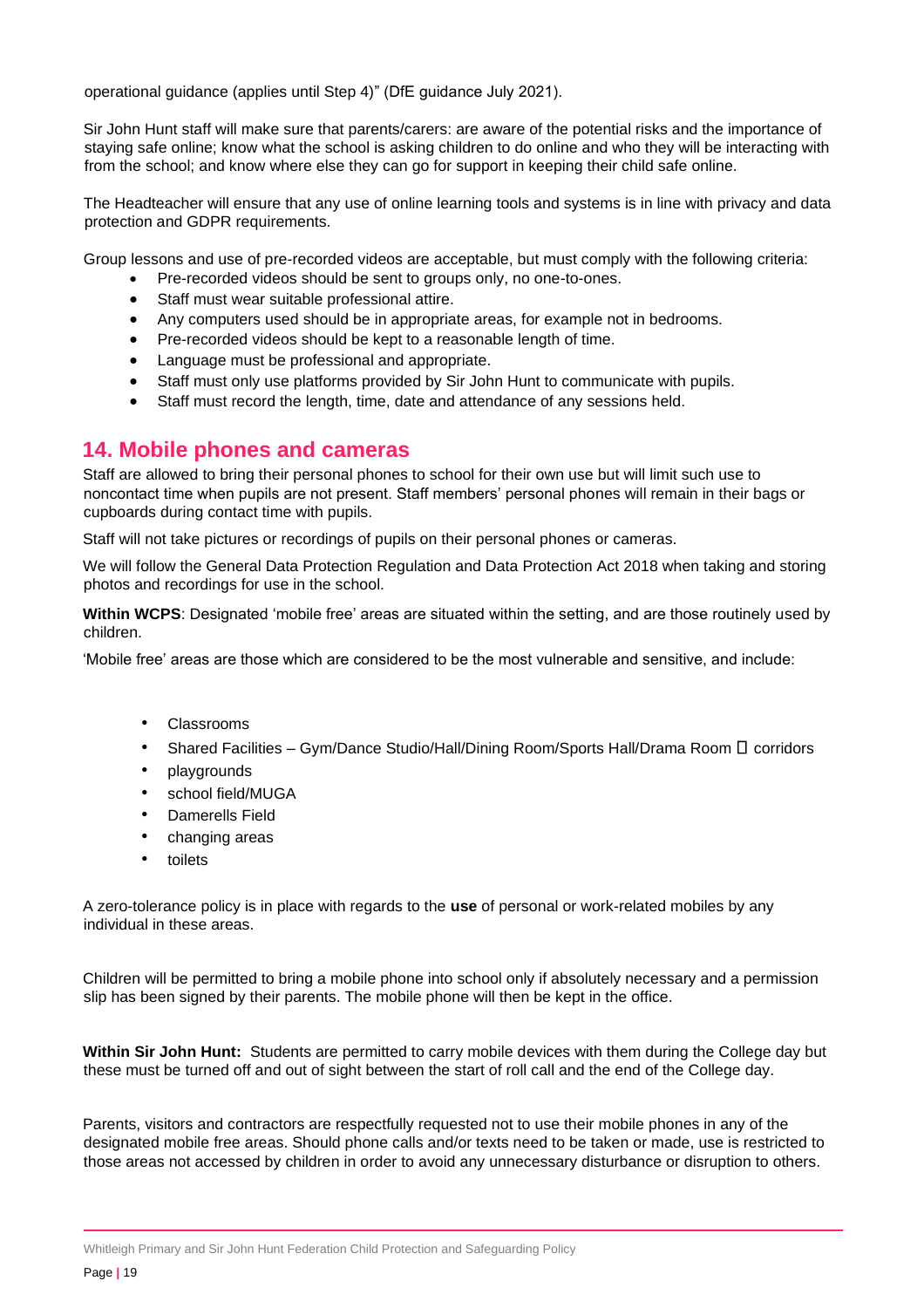Under no circumstances is **any** individual permitted to take images or make recordings on a mobile phone. Any individual bringing a personal device into the setting must ensure that it contains no inappropriate or illegal content.

# <span id="page-19-0"></span>**15. Complaints and concerns about school safeguarding policies**

## **13.1 Complaints against staff**

Complaints against staff that are likely to require a child protection investigation will be handled in accordance with our procedures for dealing with allegations of abuse made against staff (see appendix 3).

## **13.2 Other complaints**

Our compliments, comments, concerns and complaints policy can be found [here](http://www.sjhcsc.co.uk/data/9e9e0b86-cc66-4ac5-885b-2804b084cd95/Compliments%20Concerns%20and%20Complaints%20Policy%20(WPSJH).pdf)

Early years providers should take account of requirements related to complaints set out in the safeguarding and welfare section of the statutory framework for the Early Years Foundation Stage (paragraph 3.74).

## **13.3 Whistleblowing**

For concerns regarding the way the schools safeguard pupils – including poor or unsafe practice, or potential failures, our whistleblowing policy can be found [here](http://www.sjhcsc.co.uk/data/155f1b37-ea59-4c3b-88c5-437f21c8722f/Whistleblowing%20Policy%20(WPSJH).pdf)[.](http://www.sjhcsc.co.uk/data/155f1b37-ea59-4c3b-88c5-437f21c8722f/Whistleblowing%20Policy%20(WPSJH).pdf)

## <span id="page-19-1"></span>**16. Record-keeping**

We will hold records in line with our records retention schedule.

All safeguarding concerns, discussions, decisions made and the reasons for those decisions, must be recorded in writing. If you are in any doubt about whether to record something, discuss it with the DSL.

Non-confidential records will be easily accessible and available. Confidential information and records will be held securely and only available to those who have a right or professional need to see them.

Safeguarding records relating to individual children will be retained for a reasonable period of time after they have left the school.

If a child for whom the school has, or has had, safeguarding concerns moves to another school, the DSL will ensure that their child protection file is forwarded promptly and securely, and separately from the main pupil file. In addition, if the concerns are significant or complex, and/or social services are involved, the DSL will speak to the DSL of the receiving school and provide information to enable them to have time to make any necessary preparations to ensure the safety of the child.

At Whitleigh Primary/ Sir John Hunt we use CPOMS for holding information relating to safeguarding: this requires two factor authentications for named individuals to access students' records. Historic paper files that that pre-date our implementation of CPOMS (or received from other schools outside of the CPOMS platform) are secured in locked filing cabinets. When a student leaves us and their records are not passed to another school we retain them up to the child's 25<sup>th</sup> birthday before they are destroyed. Electronic files become archived.

How we share student files (or partial files) is outlined in section 6 above.

In addition:

- Appendix 2 sets out our policy on record-keeping specifically with respect to recruitment and preemployment checks
- Appendix 3 sets out our policy on record-keeping with respect to allegations of abuse made against staff

# <span id="page-19-2"></span>**17. Training**

## **15.1 All staff**

All staff members will undertake safeguarding and child protection training at induction, including on whistleblowing procedures, to ensure they understand the school's safeguarding systems and their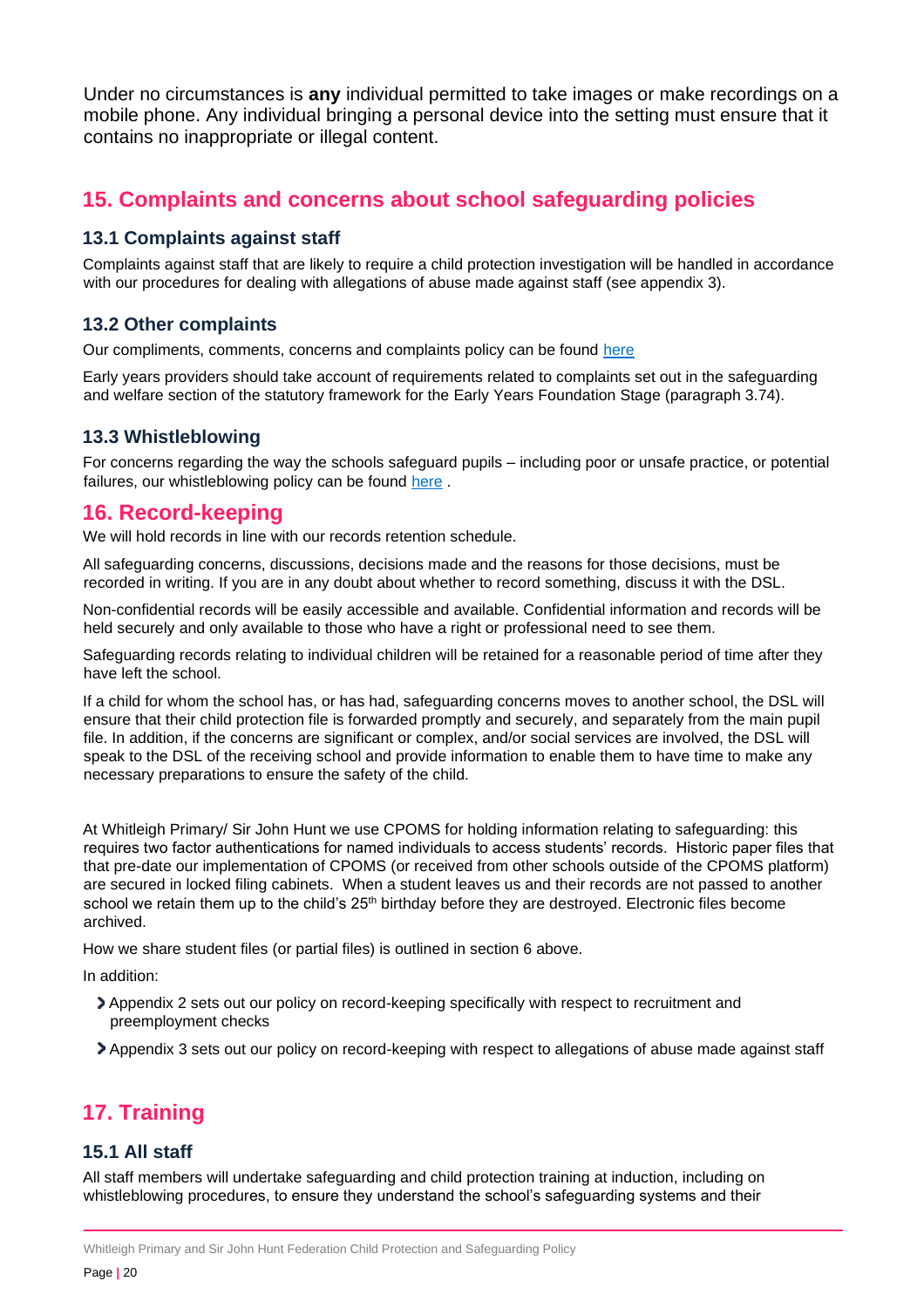responsibilities, and can identify signs of possible abuse or neglect. This training will be regularly updated and will be in line with advice from the 3 safeguarding partners.

All staff will have training on the government's anti-radicalisation strategy, Prevent, to enable them to identify children at risk of being drawn into terrorism and to challenge extremist ideas.

Staff will also receive regular safeguarding and child protection updates (for example, through emails, ebulletins and staff meetings) as required, but at least annually.

Contractors who are provided through a private finance initiative (PFI) or similar contract will also receive safeguarding training.

Volunteers will receive appropriate training, if applicable.

### **15.2 The DSL and deputies**

The DSL and deputies will undertake child protection and safeguarding training at least every 2 years.

In addition, they will update their knowledge and skills at regular intervals and at least annually (for example, through e-bulletins, meeting other DSLs, or taking time to read and digest safeguarding developments).

They will also undertake Prevent awareness training.

#### **15.3 Governors**

All governors receive training about safeguarding, to make sure they have the knowledge and information needed to perform their functions and understand their responsibilities.

As the chair of governors may be required to act as the 'case manager' in the event that an allegation of abuse is made against the headteacher, they receive training in managing allegations for this purpose.

#### **15.4 Recruitment – interview panels**

At least one person conducting any interview for a post at the school will have undertaken safer recruitment training. This will cover, as a minimum, the contents of the Department for Education's statutory guidance, Keeping Children Safe in Education, and will be in line with local safeguarding procedures.

#### **15.5 Staff who have contact with pupils and families**

All staff who have contact with children and families will have supervisions which will provide them with support, coaching and training, promote the interests of children and allow for confidential discussions of sensitive issues.

## <span id="page-20-0"></span>**18. Monitoring arrangements**

This policy will be reviewed **annually** by the DSLs of the federation and the nominated safeguarding governors. At every review, it will be approved by the full governing board.

## <span id="page-20-1"></span>**19. Links with other policies**

This policy links to the following policies and procedures:

- Acceptable use of IT and mobile devices policies
- > Behaviour
- Conduct for Learning
- Staff code of conduct
- Compliments, comments, concerns and complaints
- > Health and safety
- > Attendance
- > Online safety
- Equality
- **>** Sex and relationship education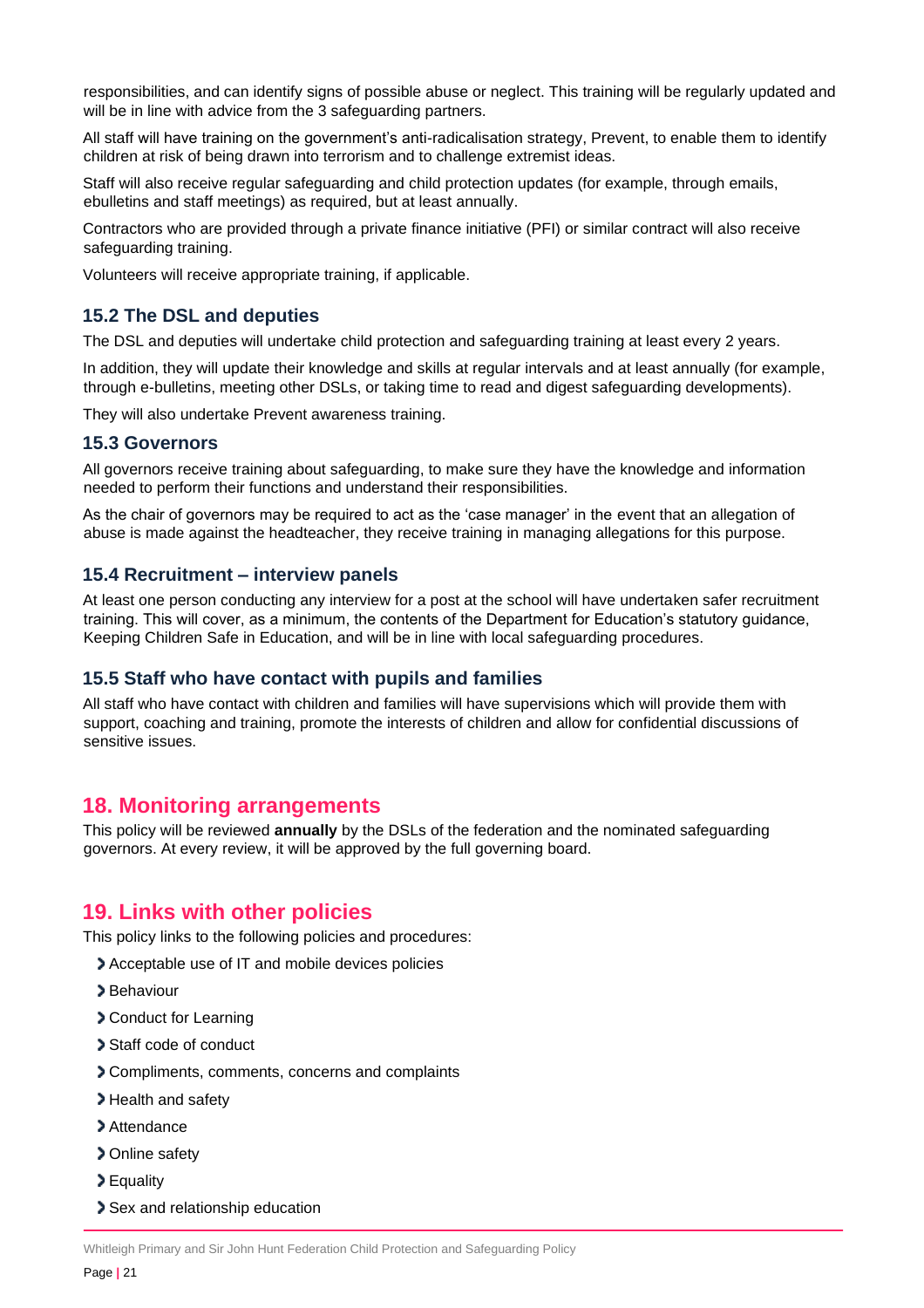First aid

Whistle Blowing

#### **These appendices are based on the Department for Education's statutory guidance, Keeping Children Safe in Education (2021).**

#### <span id="page-21-0"></span>**Appendix 1: types of abuse**

Abuse, including neglect, and safeguarding issues are rarely standalone events that can be covered by one definition or label. In most cases, multiple issues will overlap.

**Physical abuse** may involve hitting, shaking, throwing, poisoning, burning or scalding, drowning, suffocating or otherwise causing physical harm to a child. Physical harm may also be caused when a parent or carer fabricates the symptoms of, or deliberately induces, illness in a child.

**Emotional abuse** is the persistent emotional maltreatment of a child such as to cause severe and adverse effects on the child's emotional development. Some level of emotional abuse is involved in all types of maltreatment of a child, although it may occur alone.

Emotional abuse may involve:

- Conveying to a child that they are worthless or unloved, inadequate, or valued only insofar as they meet the needs of another person
- Not giving the child opportunities to express their views, deliberately silencing them or 'making fun' of what they say or how they communicate
- Age or developmentally inappropriate expectations being imposed on children. These may include interactions that are beyond a child's developmental capability, as well as overprotection and limitation of exploration and learning, or preventing the child participating in normal social interaction
- Seeing or hearing the ill-treatment of another
- Serious bullying (including cyberbullying), causing children frequently to feel frightened or in danger, or the exploitation or corruption of children

**Sexual abuse** involves forcing or enticing a child or young person to take part in sexual activities, not necessarily involving a high level of violence, whether or not the child is aware of what is happening. The activities may involve:

- Physical contact, including assault by penetration (for example rape or oral sex) or non-penetrative acts such as masturbation, kissing, rubbing and touching outside of clothing
- Non-contact activities, such as involving children in looking at, or in the production of, sexual images, watching sexual activities, encouraging children to behave in sexually inappropriate ways, or grooming a child in preparation for abuse (including via the internet)

Sexual abuse is not solely perpetrated by adult males. Women can also commit acts of sexual abuse, as can other children.

**Neglect** is the persistent failure to meet a child's basic physical and/or psychological needs, likely to result in the serious impairment of the child's health or development. Neglect may occur during pregnancy as a result of maternal substance abuse.

Once a child is born, neglect may involve a parent or carer failing to:

- Provide adequate food, clothing and shelter (including exclusion from home or abandonment)
- Protect a child from physical and emotional harm or danger
- Ensure adequate supervision (including the use of inadequate caregivers)
- Ensure access to appropriate medical care or treatment

It may also include neglect of, or unresponsiveness to, a child's basic emotional needs.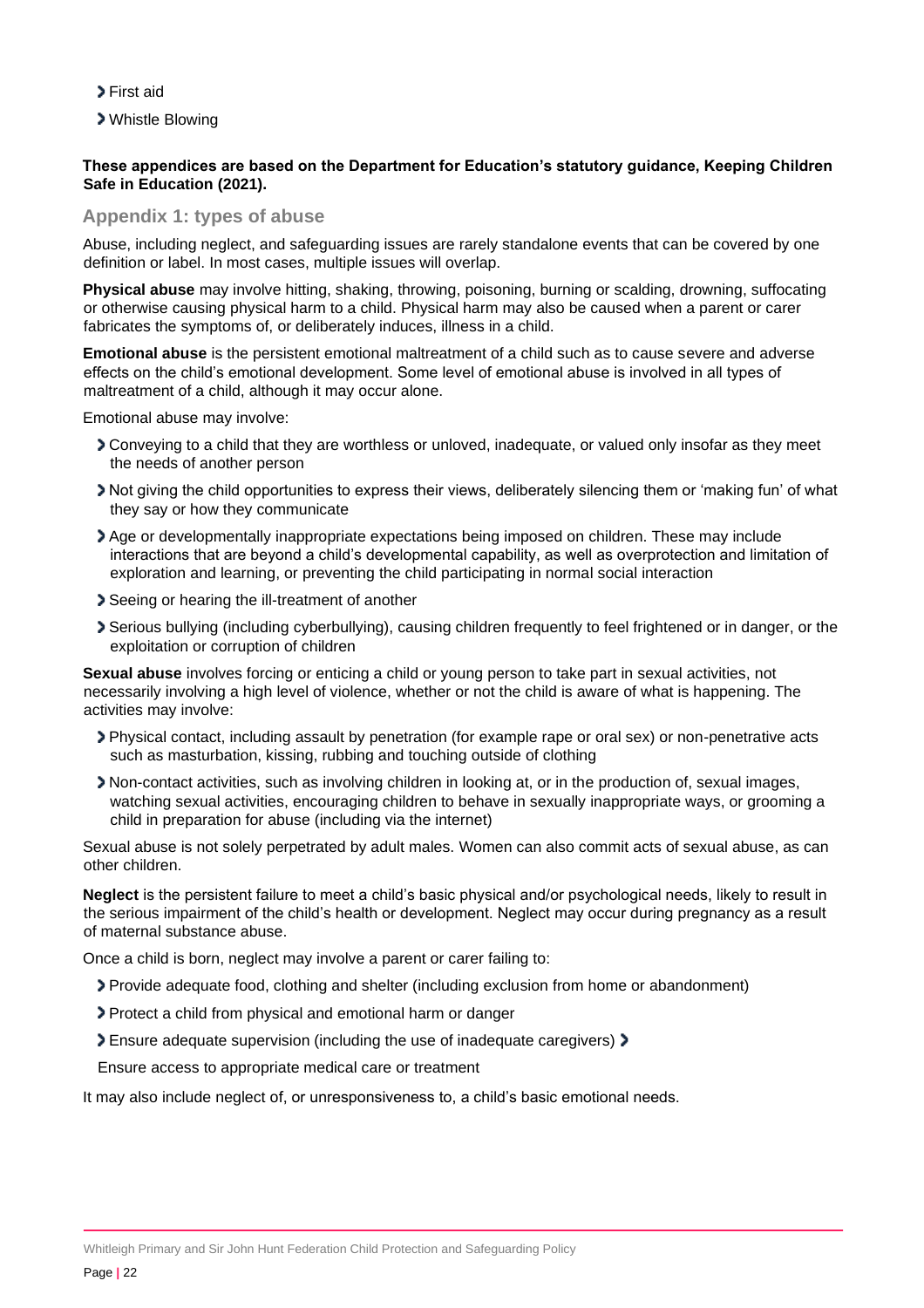## <span id="page-22-0"></span>**Appendix 2: safer recruitment and DBS checks – policy and procedures**

We will record all information on the checks carried out in the school's single central record (SCR). Copies of these checks, where appropriate, will be held in individuals' personnel files. We follow requirements and best practice in retaining copies of these checks, as set out below.

#### **New staff**

When appointing new staff, we will:

- Verify their identity
- Obtain (via the applicant) an enhanced Disclosure and Barring Service (DBS) certificate, including barred list information for those who will be engaging in regulated activity (see definition below). We will not keep a copy of this for longer than 6 months
- Obtain a separate barred list check if they will start work in regulated activity before the DBS certificate is available
- Verify their mental and physical fitness to carry out their work responsibilities
- Verify their right to work in the UK. We will keep a copy of this verification for the duration of the member of staff's employment and for 2 years afterwards
- Verify their professional qualifications, as appropriate
- Ensure they are not subject to a prohibition order if they are employed to be a teacher
- Carry out further additional checks, as appropriate, on candidates who have lived or worked outside of the UK, including (where relevant) any teacher sanctions or restrictions imposed by a European Economic Area professional regulating authority, and criminal records checks or their equivalent

At Whitleigh Primary we will also ensure that appropriate checks are carried out to ensure that individuals are not disqualified under the 2018 Childcare Disqualification Regulations and Childcare Act 2006. Where we take a decision that an individual falls outside of the scope of these regulations and we do not carry out such checks, we will retain a record of our assessment on the individual's personnel file. This will include our evaluation of any risks and control measures put in place, and any advice sought.

We will ask for written information about previous employment history and check that information is not contradictory or incomplete.

We will seek references on all short-listed candidates, including internal candidates, before interview. We will scrutinise these and resolve any concerns before confirming appointments. The references requested will ask specific questions about the suitability of the applicant to work with children.

**Regulated activity** means a person who will be:

- Responsible, on a regular basis in a school or college, for teaching, training, instructing, caring for or supervising children; or
- Carrying out paid, or unsupervised unpaid, work regularly in a school or college where that work provides an opportunity for contact with children; or
- Engaging in intimate or personal care or overnight activity, even if this happens only once and regardless of whether they are supervised or not

## **Existing staff**

If we have concerns about an existing member of staff's suitability to work with children, we will carry out all the relevant checks as if the individual was a new member of staff. We will also do this if an individual moves from a post that is not regulated activity to one that is.

We will refer to the DBS anyone who has harmed, or poses a risk of harm, to a child or vulnerable adult where:

- We believe the individual has engaged in [relevant conduct;](https://www.gov.uk/guidance/making-barring-referrals-to-the-dbs#relevant-conduct-in-relation-to-children) or
- The individual has received a caution or conviction for a relevant offence, or there is reason to believe the individual has committed a listed relevant offence, under the [Safeguarding Vulnerable Groups Act 2006](http://www.legislation.gov.uk/uksi/2009/37/contents/made) [\(Prescribed Criteria and Miscellaneous Provisions\) Regulations 2009;](http://www.legislation.gov.uk/uksi/2009/37/contents/made) or

Whitleigh Primary and Sir John Hunt Federation Child Protection and Safeguarding Policy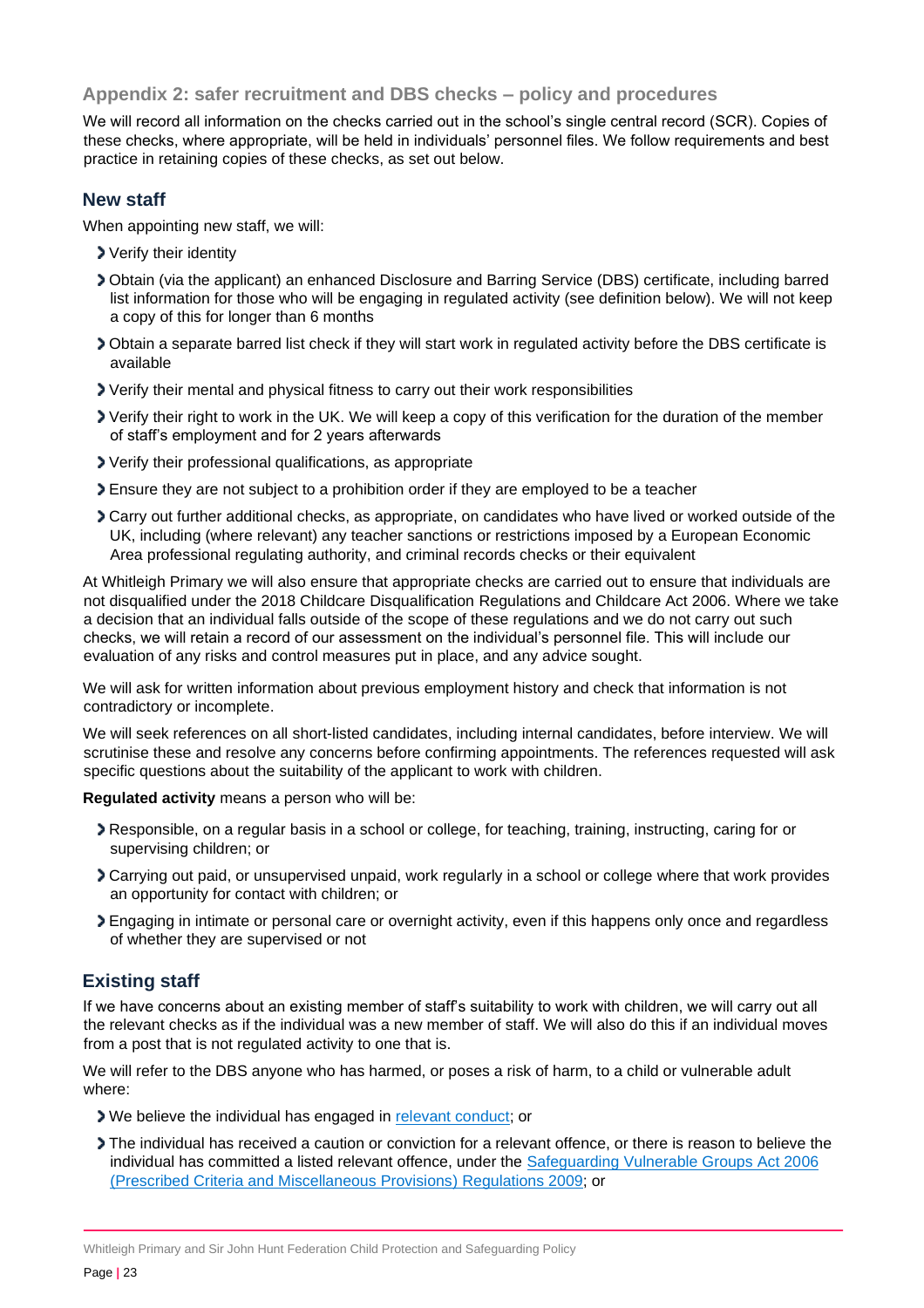- The 'harm test' is satisfied in respect of the individual (i.e. they may harm a child or vulnerable adult or put them at risk of harm); and
- The individual has been removed from working in regulated activity (paid or unpaid) or would have been removed if they had not left

## **Agency and third-party staff**

We will obtain written notification from any agency or third-party organisation that it has carried out the necessary safer recruitment checks that we would otherwise perform. We will also check that the person presenting themselves for work is the same person on whom the checks have been made.

#### **Contractors**

We will ensure that any contractor, or any employee of the contractor, who is to work at the school has had the appropriate level of DBS check (this includes contractors who are provided through PFI or similar contract). This will be:

An enhanced DBS check with barred list information for contractors engaging in regulated activity

An enhanced DBS check, not including barred list information, for all other contractors who are not in

regulated activity but whose work provides them with an opportunity for regular contact with children We will obtain the DBS check for self-employed contractors.

We will not keep copies of such checks for longer than 6 months.

Contractors who have not had any checks will not be allowed to work unsupervised or engage in regulated activity under any circumstances.

We will check the identity of all contractors and their staff on arrival at the school.

Additionally, at Whitleigh Primary, for self-employed contractors such as music teachers or sports coaches, we will ensure that appropriate checks are carried out to ensure that individuals are not disqualified under the 2018 Childcare Disqualification Regulations and Childcare Act 2006. Where we decide that an individual falls outside of the scope of these regulations and we do not carry out such checks, we will retain a record of our assessment. This will include our evaluation of any risks and control measures put in place, and any advice sought.

#### **Trainee/student teachers**

Where applicants for initial teacher training are salaried by us, we will ensure that all necessary checks are carried out.

Where trainee teachers are fee-funded, we will obtain written confirmation from the training provider that necessary checks have been carried out and that the trainee has been judged by the provider to be suitable to work with children.

In both cases, this includes checks to ensure that individuals are not disqualified under the 2018 Childcare Disqualification Regulations and Childcare Act 2006.

#### **Volunteers**

We will:

- Never leave an unchecked volunteer unsupervised or allow them to work in regulated activity
- Obtain an enhanced DBS check with barred list information for all volunteers who are new to working in regulated activity
- Carry out a risk assessment when deciding whether to seek an enhanced DBS check without barred list information for any volunteers not engaging in regulated activity. We will retain a record of this risk assessment

Additionally, at Whitleigh Primary we will:

Ensure that appropriate checks are carried out to ensure that individuals are not disqualified under the 2018 Childcare Disqualification Regulations and Childcare Act 2006. Where we decide that an individual falls outside of the scope of these regulations and we do not carry out such checks, we will retain a record of our assessment. This will include our evaluation of any risks and control measures put in place, and any advice sought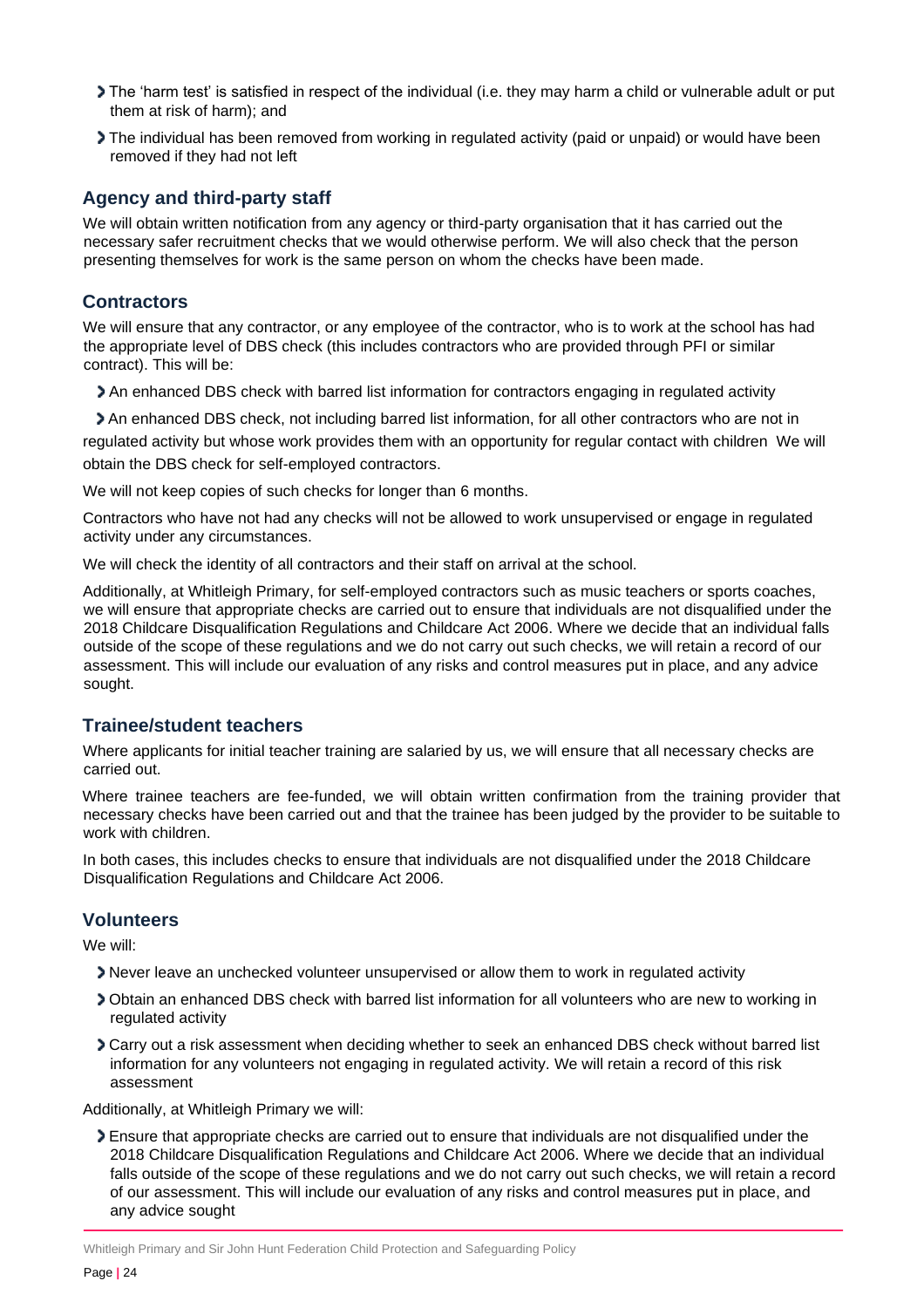## **Governors**

All governors will have an enhanced DBS check without barred list information.

They will have an enhanced DBS check with barred list information if working in regulated activity.

All governors will also have a section 128 check (as a section 128 direction disqualifies an individual from being a maintained school governor).

## **Staff working in alternative provision settings**

Where we place a pupil with an alternative provision provider, we obtain written confirmation from the provider that they have carried out the appropriate safeguarding checks on individuals working there that we would otherwise perform.

#### **Adults who supervise pupils on work experience**

When organising work experience, we will ensure that policies and procedures are in place to protect children from harm.

We will also consider whether it is necessary for barred list checks to be carried out on the individuals who supervise a pupil under 16 on work experience. This will depend on the specific circumstances of the work experience, including the nature of the supervision, the frequency of the activity being supervised, and whether the work is regulated activity.

## **Pupils staying with host families**

Where the school makes arrangements for pupils to be provided with care and accommodation by a host family to which they are not related (for example, during a foreign exchange visit), we will request enhanced DBS checks with barred list information on those people.

Where the school is organising such hosting arrangements overseas and host families cannot be checked in the same way, we will work with our partner schools abroad to ensure that similar assurances are undertaken prior to the visit.

## <span id="page-24-0"></span>**Appendix 3: allegations of abuse made against staff**

This section of this policy applies to all cases in which it is alleged that a current member of staff, including a supply teacher or volunteer, has:

- Behaved in a way that has harmed a child, or may have harmed a child, or
- Possibly committed a criminal offence against or related to a child, or
- Behaved towards a child or children in a way that indicates he or she may pose a risk of harm to children, or
- Behaved or may have behaved in a way that indicates they may not be suitable to work with children

It applies regardless of whether the alleged abuse took place in the school. Allegations against a teacher who is no longer teaching and historical allegations of abuse will be referred to the police.

We will deal with any allegation of abuse against a member of staff or volunteer very quickly, in a fair and consistent way that provides effective child protection while also supporting the individual who is the subject of the allegation.

Our procedures for dealing with allegations will be applied with common sense and judgement.

## **Suspension of the accused until the case is resolved**

Suspension will not be the default position and will only be considered in cases where there is reason to suspect that a child or other children is/are at risk of harm, or the case is so serious that it might be grounds for dismissal. In such cases, we will only suspend an individual if we have considered all other options available and there is no reasonable alternative.

Based on an assessment of risk, we will consider alternatives such as:

Redeployment within the school so that the individual does not have direct contact with the child or children concerned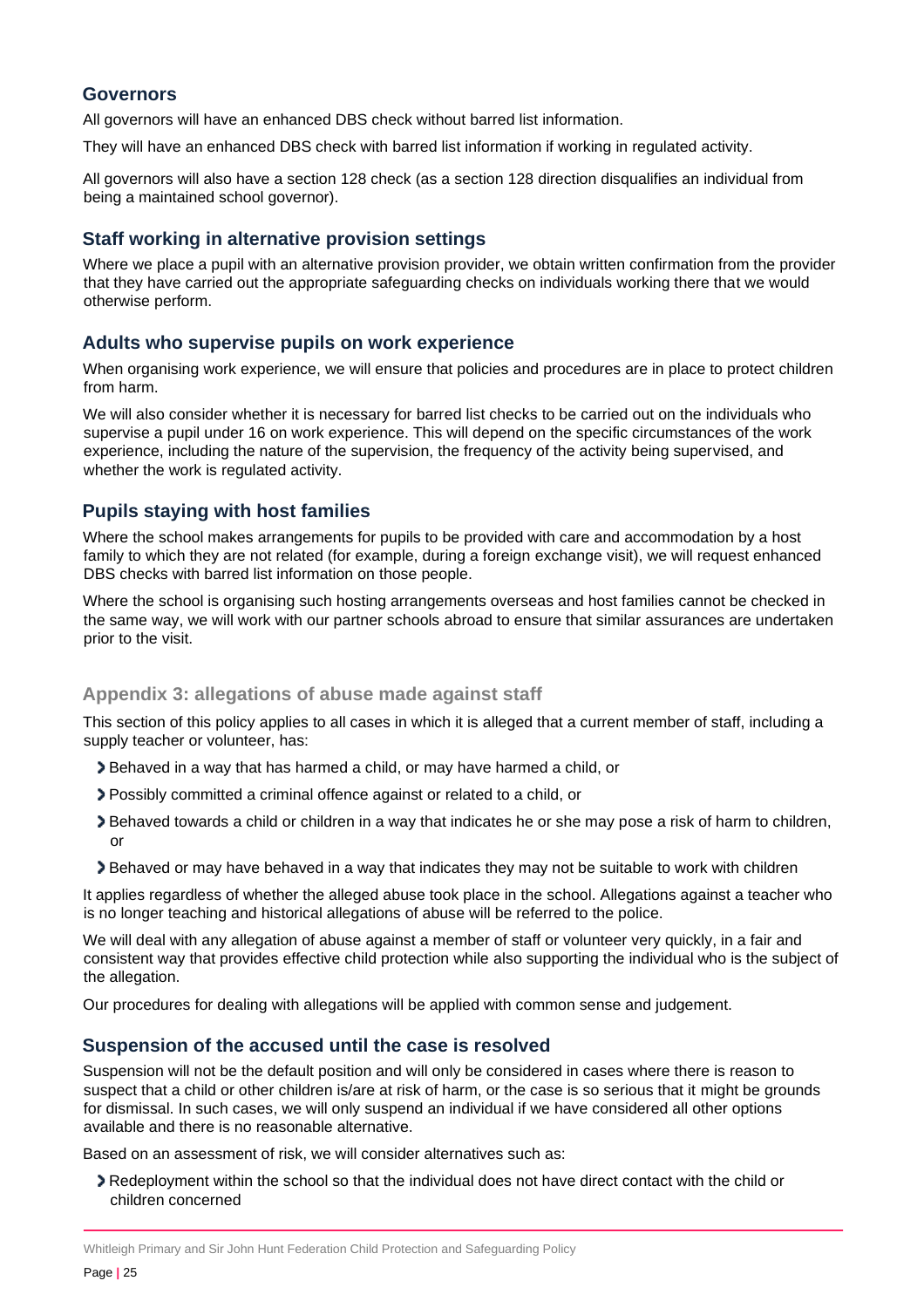- Providing an assistant to be present when the individual has contact with children
- Redeploying the individual to alternative work in the school so that they do not have unsupervised access to children
- Moving the child or children to classes where they will not come into contact with the individual, making it clear that this is not a punishment and parents have been consulted
- Temporarily redeploying the individual to another role in a different location, for example to an alternative school or other work for Plymouth City Council.

## **Definitions for outcomes of allegation investigations**

- **Substantiated:** there is sufficient evidence to prove the allegation
- **Malicious:** there is sufficient evidence to disprove the allegation and there has been a deliberate act to deceive
- **False:** there is sufficient evidence to disprove the allegation
- **Unsubstantiated:** there is insufficient evidence to either prove or disprove the allegation (this does not imply guilt or innocence)
- **Unfounded**: to reflect cases where there is no evidence or proper basis which supports the allegation being made

## **Procedure for dealing with allegations**

In the event of an allegation that meets the criteria above, the headteacher (or chair of governors where the headteacher is the subject of the allegation) – the 'case manager' – will take the following steps:

- Immediately discuss the allegation with the designated officer at the local authority. This is to consider the nature, content and context of the allegation and agree a course of action, including whether further enquiries are necessary to enable a decision on how to proceed, and whether it is necessary to involve the police and/or children's social care services. (The case manager may, on occasion, consider it necessary to involve the police *before* consulting the designated officer – for example, if the accused individual is deemed to be an immediate risk to children or there is evidence of a possible criminal offence. In such cases, the case manager will notify the designated officer as soon as practicably possible after contacting the police)
- Inform the accused individual of the concerns or allegations and likely course of action as soon as possible after speaking to the designated officer (and the police or children's social care services, where necessary). Where the police and/or children's social care services are involved, the case manager will only share such information with the individual as has been agreed with those agencies
- Where appropriate (in the circumstances described above), carefully consider whether suspension of the individual from contact with children at the school is justified or whether alternative arrangements such as those outlined above can be put in place. Advice will be sought from the designated officer, police and/or children's social care services, as appropriate
- **If immediate suspension is considered necessary**, agree and record the rationale for this with the designated officer. The record will include information about the alternatives to suspension that have been considered, and why they were rejected. Written confirmation of the suspension will be provided to the individual facing the allegation or concern within 1 working day, and the individual will be given a named contact at the school and their contact details
- **If it is decided that no further action is to be taken** in regard to the subject of the allegation or concern, record this decision and the justification for it and agree with the designated officer what information should be put in writing to the individual and by whom, as well as what action should follow both in respect of the individual and those who made the initial allegation
- **If it is decided that further action is needed**, take steps as agreed with the designated officer to initiate the appropriate action in school and/or liaise with the police and/or children's social care services as appropriate
- Provide effective support for the individual facing the allegation or concern, including appointing a named representative to keep them informed of the progress of the case and considering what other support is appropriate.

Whitleigh Primary and Sir John Hunt Federation Child Protection and Safeguarding Policy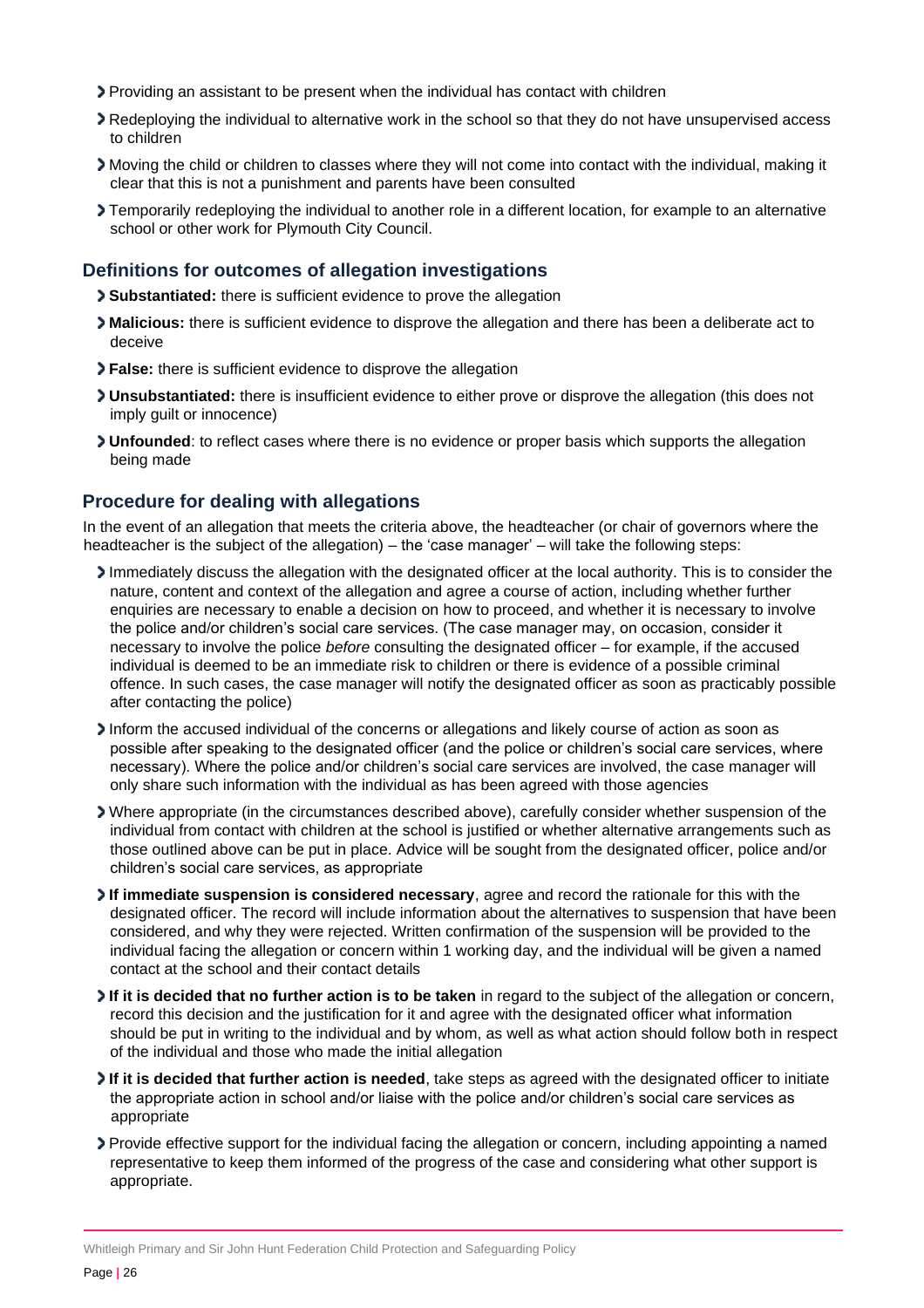- Inform the parents or carers of the child/children involved about the allegation as soon as possible if they do not already know (following agreement with children's social care services and/or the police, if applicable). The case manager will also inform the parents or carers of the requirement to maintain confidentiality about any allegations made against teachers (where this applies) while investigations are ongoing. Any parent or carer who wishes to have the confidentiality restrictions removed in respect of a teacher will be advised to seek legal advice
- Keep the parents or carers of the child/children involved informed of the progress of the case and the outcome, where there is not a criminal prosecution, including the outcome of any disciplinary process (in confidence)
- Make a referral to the DBS where it is thought that the individual facing the allegation or concern has engaged in conduct that harmed or is likely to harm a child, or if the individual otherwise poses a risk of harm to a child

We will inform Ofsted of any allegations of serious harm or abuse by any person living, working, or looking after children at the premises (whether the allegations relate to harm or abuse committed on the premises or elsewhere), and any action taken in respect of the allegations. This notification will be made as soon as reasonably possible and always within 14 days of the allegations being made.

If the school is made aware that the secretary of state has made an interim prohibition order in respect of an individual, we will immediately suspend that individual from teaching, pending the findings of the investigation by the Teaching Regulation Agency.

Where the police are involved, wherever possible the governing board will ask the police at the start of the investigation to obtain consent from the individuals involved to share their statements and evidence for use in the school's disciplinary process, should this be required at a later point.

#### **Additional considerations for supply staff**

If there are concerns or an allegation is made against someone not directly employed by the school, such as supply staff provided by an agency, we will take the actions below in addition to our standard procedures.

- We will not decide to stop using a supply teacher due to safeguarding concerns without finding out the facts and liaising with our local authority designated officer to determine a suitable outcome
- The governing board will discuss with the agency whether it is appropriate to suspend the supply teacher, or redeploy them to another part of the school, while the school carries out the investigation
- We will involve the agency fully, but the school will take the lead in collecting the necessary information and providing it to the local authority designated officer as required
- We will address issues such as information sharing, to ensure any previous concerns or allegations known to the agency are taken into account (we will do this, for example, as part of the allegations management meeting or by liaising directly with the agency where necessary)

When using an agency, we will inform them of our process for managing allegations, and keep them updated about our policies as necessary, and will invite the agency's HR manager or equivalent to meetings as appropriate.

#### **Timescales**

- Any cases where it is clear immediately that the allegation is unsubstantiated or malicious will be resolved within 1 week
- If the nature of an allegation does not require formal disciplinary action, we will institute appropriate action within 3 working days
- If a disciplinary hearing is required and can be held without further investigation, we will hold this within 15 working days

#### **Specific actions**

#### **Action following a criminal investigation or prosecution**

The case manager will discuss with the local authority's designated officer whether any further action, including disciplinary action, is appropriate and, if so, how to proceed, taking into account information provided by the police and/or children's social care services.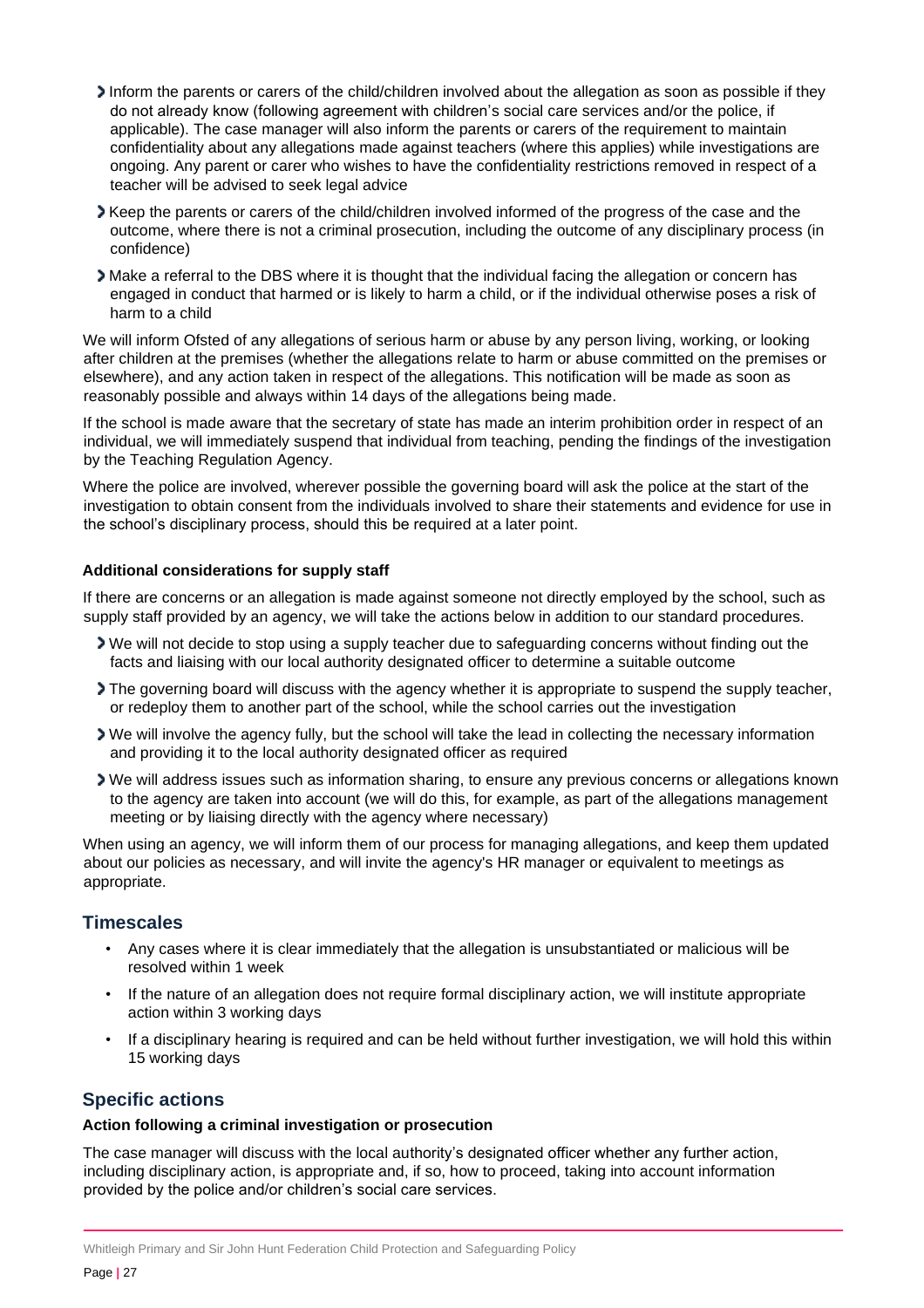#### **Conclusion of a case where the allegation is substantiated**

If the allegation is substantiated and the individual is dismissed or the school ceases to use their services, or the individual resigns or otherwise ceases to provide their services, the case manager and the school's personnel adviser will discuss with the designated officer whether to make a referral to the DBS for consideration of whether inclusion on the barred lists is required. If they think that the individual has engaged in conduct that has harmed (or is likely to harm) a child, or if they think the person otherwise poses a risk of harm to a child, they must make a referral to the DBS.

If the individual concerned is a member of teaching staff, the case manager and personnel adviser will discuss with the designated officer whether to refer the matter to the Teaching Regulation Agency to consider prohibiting the individual from teaching.

#### **Individuals returning to work after suspension**

If it is decided on the conclusion of a case that an individual who has been suspended can return to work, the case manager will consider how best to facilitate this.

The case manager will also consider how best to manage the individual's contact with the child or children who made the allegation if they are still attending the school.

#### **Unsubstantiated or malicious allegations**

If an allegation is shown to be deliberately invented, or malicious, the headteacher, or other appropriate person in the case of an allegation against the headteacher, will consider whether any disciplinary action is appropriate against the pupil(s) who made it, or whether the police should be asked to consider whether action against those who made the allegation might be appropriate, even if they are not a pupil.

## **Confidentiality**

The school will make every effort to maintain confidentiality and guard against unwanted publicity while an allegation is being investigated or considered.

The case manager will take advice from the local authority's designated officer, police and children's social care services, as appropriate, to agree:

- Who needs to know about the allegation and what information can be shared
- How to manage speculation, leaks and gossip, including how to make parents or carers of a child/children involved aware of their obligations with respect to confidentiality
- What, if any, information can be reasonably given to the wider community to reduce speculation  $\Box$  How to manage press interest if, and when, it arises

## **Record-keeping**

The case manager will maintain clear records about any case where the allegation or concern meets the criteria above and store them on the individual's confidential personnel file for the duration of the case. Such records will include:

- A clear and comprehensive summary of the allegation
- Details of how the allegation was followed up and resolved
- Notes of any action taken and decisions reached (and justification for these, as stated above)

If an allegation or concern is not found to have been malicious, the school will retain the records of the case on the individual's confidential personnel file and provide a copy to the individual.

Where records contain information about allegations of sexual abuse, we will preserve these for the Independent Inquiry into Child Sexual Abuse (IICSA), for the term of the inquiry. We will retain all other records at least until the individual has reached normal pension age, or for 10 years from the date of the allegation if that is longer.

The records of any allegation that is found to be malicious will be deleted from the individual's personnel file.

#### **References**

When providing employer references, we will not refer to any allegation that has been proven to be false, unsubstantiated or malicious, or any history of allegations where all such allegations have been proven to be false, unsubstantiated or malicious.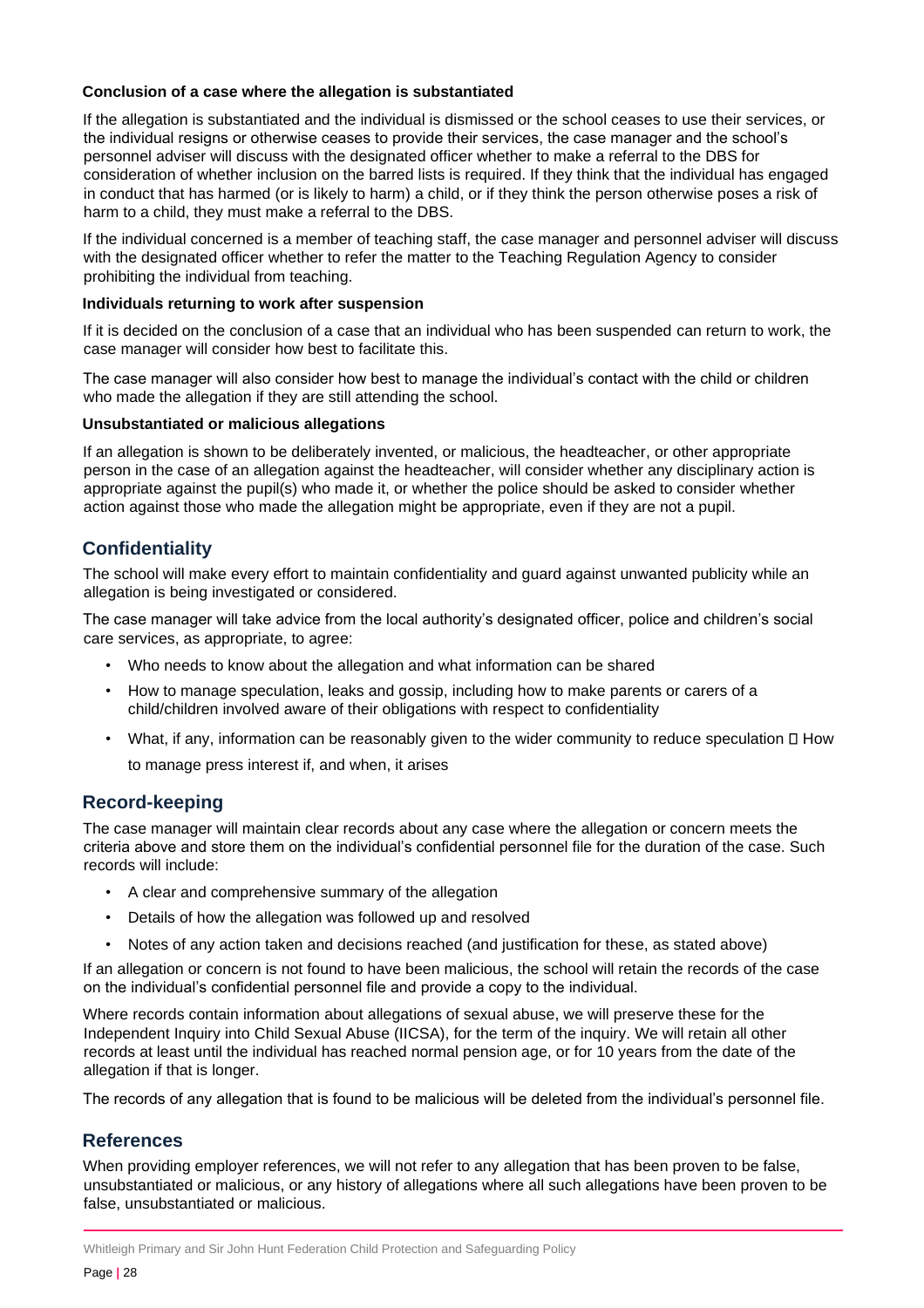## **Learning lessons**

After any cases where the allegations are *substantiated*, we will review the circumstances of the case with the local authority's designated officer to determine whether there are any improvements that we can make to the school's procedures or practice to help prevent similar events in the future.

This will include consideration of (as applicable):

- Issues arising from the decision to suspend the member of staff
- The duration of the suspension
- Whether or not the suspension was justified
- The use of suspension when the individual is subsequently reinstated. We will consider how future investigations of a similar nature could be carried out without suspending the individual

<span id="page-28-0"></span>**Appendix 4: specific safeguarding issues** 

#### **Children missing from education**

A child going missing from education, particularly repeatedly, can be a warning sign of a range of safeguarding issues. This might include abuse or neglect, such as sexual abuse or exploitation or child criminal exploitation, or issues such as mental health problems, substance abuse, radicalisation, FGM or forced marriage.

There are many circumstances where a child may become missing from education, but some children are particularly at risk. These include children who:

- > Are at risk of harm or neglect
- > Are at risk of forced marriage or FGM
- Come from Gypsy, Roma, or Traveler families
- Come from the families of service personnel
- So missing or run away from home or care
- Are supervised by the youth justice system
- > Cease to attend a school
- **>** Come from new migrant families

We will follow our procedures for unauthorised absence and for dealing with children who go missing from education, particularly on repeat occasions, to help identify the risk of abuse and neglect, including sexual exploitation, and to help prevent the risks of going missing in future. This includes informing the local authority if a child leaves the school without a new school being named and adhering to requirements with respect to sharing information with the local authority, when applicable, when removing a child's name from the admission register at non-standard transition points.

Staff will be trained in signs to look out for and the individual triggers to be aware of when considering the risks of potential safeguarding concerns which may be related to being missing, such as travelling to conflict zones, FGM and forced marriage.

If a staff member suspects that a child is suffering from harm or neglect, we will follow local child protection procedures, including with respect to making reasonable enquiries. We will make an immediate referral to the local authority children's social care team, and the police, if the child is suffering or likely to suffer from harm, or in immediate danger.

## **Child criminal exploitation**

Child criminal exploitation (CCE) is a form of abuse where an individual or group takes advantage of an imbalance of power to coerce, control, manipulate or deceive a child into criminal activity, in exchange for something the victim needs or wants, and/or for the financial or other advantage of the perpetrator or facilitator, and/or through violence or the threat of violence.

The abuse can be perpetrated by males or females, and children or adults. It can be a one-off occurrence or a series of incidents over time and range from opportunistic to complex organised abuse.

The victim can be exploited even when the activity appears to be consensual. It does not always involve physical contact and can happen online. For example, young people may be forced to work in cannabis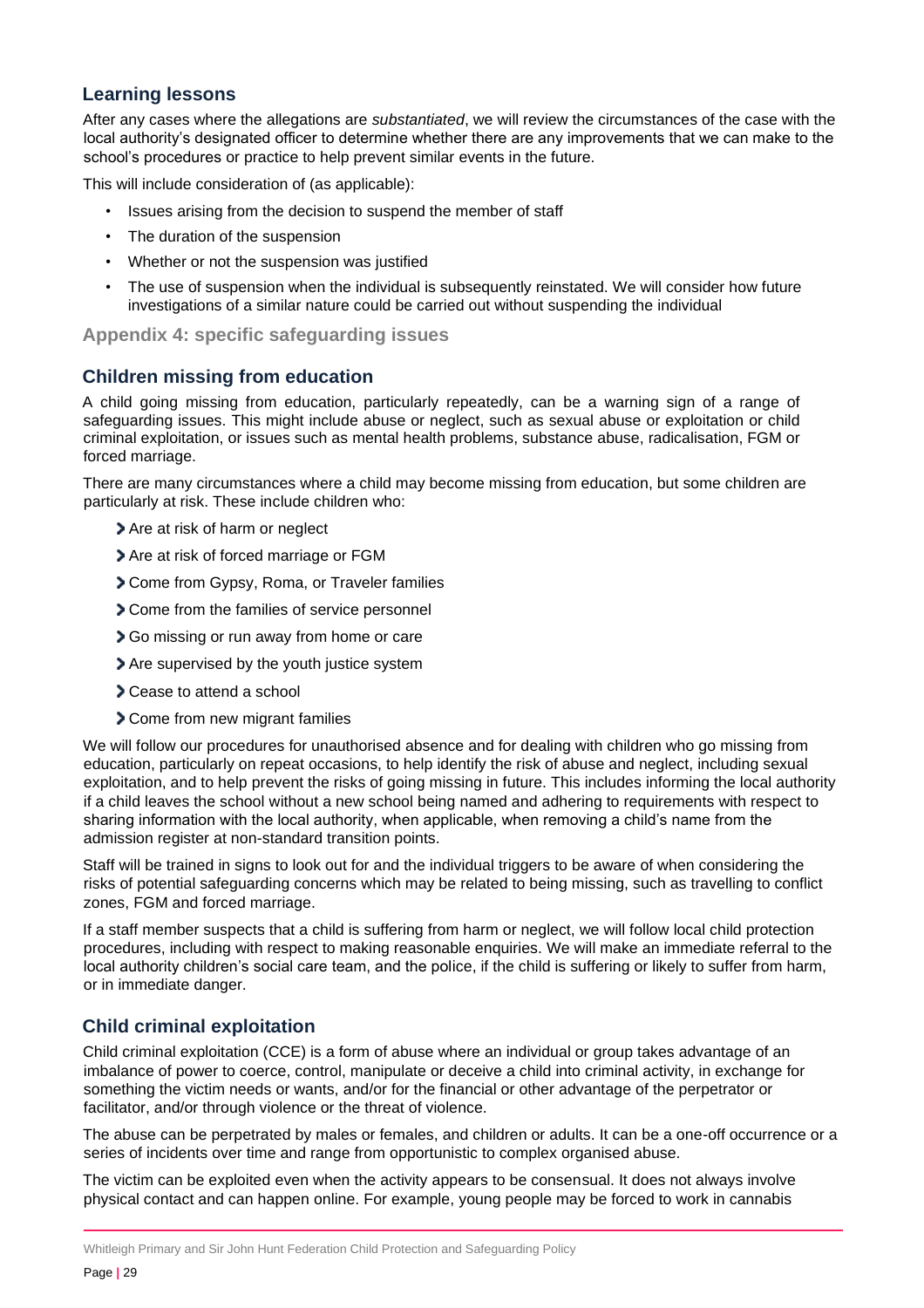factories, coerced into moving drugs or money across the country (county lines), forced to shoplift or pickpocket, or to threaten other young people.

Indicators of CCE can include a child:

- Appearing with unexplained gifts or new possessions
- Associating with other young people involved in exploitation
- Suffering from changes in emotional wellbeing
- Misusing drugs and alcohol
- Going missing for periods of time or regularly coming home late
- Regularly missing school or education
- Not taking part in education

If a member of staff suspects CCE, they will discuss this with the DSL. The DSL will trigger the local safeguarding procedures, including a referral to the local authority's children's social care team and the police, if appropriate.

#### **Child sexual exploitation**

Child sexual exploitation (CSE) is a form of abuse where an individual or group takes advantage of an imbalance of power to coerce, manipulate or deceive a child into sexual activity, in exchange for something the victim needs or wants and/or for the financial advantage or increased status of the perpetrator or facilitator. It may, or may not, be accompanied by violence or threats of violence.

The abuse can be perpetrated by males or females, and children or adults. It can be a one-off occurrence or a series of incidents over time and range from opportunistic to complex organised abuse.

The victim can be exploited even when the activity appears to be consensual. Children or young people who are being sexually exploited may not understand that they are being abused. They often trust their abuser and may be tricked into believing they are in a loving, consensual relationship.

CSE can include both physical contact (penetrative and non-penetrative acts) and non-contact sexual activity. It can also happen online. For example, young people may be persuaded or forced to share sexually explicit images of themselves, have sexual conversations by text, or take part in sexual activities using a webcam. CSE may also occur without the victim's immediate knowledge, for example through others copying videos or images.

In addition to the CCE indicators above, indicators of CSE can include a child:

- Having an older boyfriend or girlfriend
- Suffering from sexually transmitted infections or becoming pregnant

If a member of staff suspects CSE, they will discuss this with the DSL. The DSL will trigger the local safeguarding procedures, including a referral to the local authority's children's social care team and the police, if appropriate.

#### **Sexual Violence and Sexual Harassment in Schools and Colleges.**

Following Ofsted's review published in June 2021 it is imperative that staff are aware that sexual violence and sexual harassment can occur between two children of any age and sex from primary through to secondary stage and into colleges. It can occur through a group of children sexually assaulting or sexually harassing a single child or group of children. Sexual violence and sexual harassment exist on a continuum and may overlap; they can occur online and face to face (both physically and verbally) and are never acceptable. As set out in Part one of Keeping children safe in education (KCSIE), all staff working with children are advised to maintain an attitude of '**it could happen here'**.

There is a zero-tolerance approach to sexual violence and sexual harassment and it is never acceptable, and it will not be tolerated and it should never be passed off as "banter", "just having a laugh", "part of growing up" or "boys being boys". Challenging physical behaviour (potentially criminal in nature), such as grabbing bottoms, breasts and genitalia, pulling down trousers, flicking bras and lifting up skirts.

Dismissing or tolerating such behaviours risks normalising them; and • not recognising, acknowledging or understanding the scale of harassment and abuse and/or downplaying some behaviours related to abuse as it can lead to a culture of unacceptable behaviour, an unsafe environment and in worst case scenarios a culture that normalises abuse leading to children accepting it as normal and not coming forward to report it; and  $\cdot$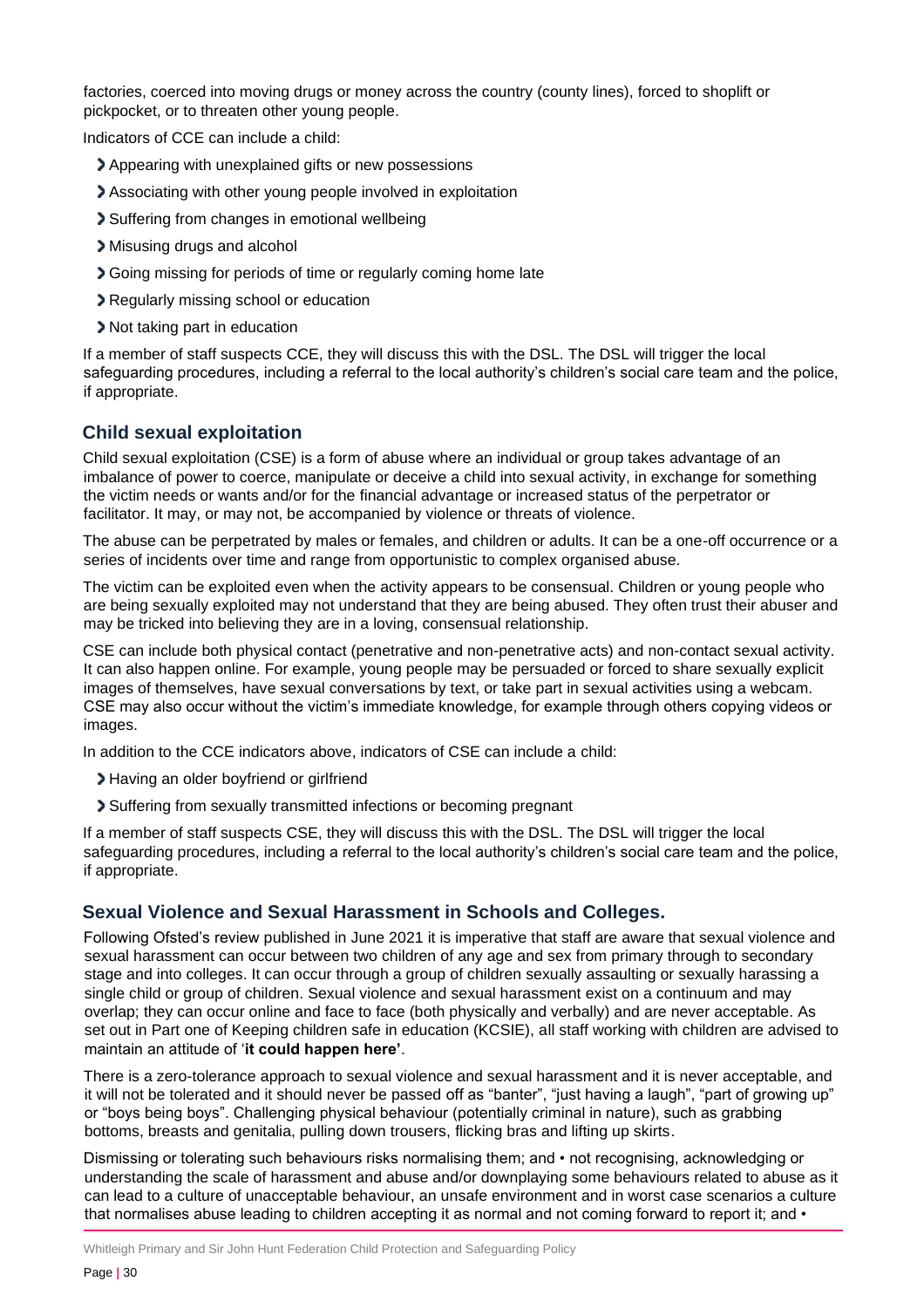understanding that all of the above can be driven by wider societal factors beyond the school and college, such as everyday sexist stereotypes and everyday sexist language. This is why a whole school/college approach (especially preventative education) as described in Part 3 of this advice is important.

Staff need to be aware that children with Special Educational Needs and Disabilities (SEND) are three times more likely to be abused than their peers. Additional barriers can sometimes exist when recognising abuse in SEND children.

These can include:

• assumptions that indicators of possible abuse such as behaviour, mood and injury relate to the child's disability without further exploration;

• the potential for children with SEND being disproportionately impacted by behaviours such as bullying and harassment, without outwardly showing any signs; and

• communication barriers and difficulties overcoming these barriers.

When there has been a report of sexual violence, the designated safeguarding lead (or a deputy) should make an immediate risk and needs assessment.

Where there has been a report of sexual harassment, the need for a risk assessment should be considered on a case-by-case basis. The risk and needs assessment should consider:

- the victim, especially their protection and support;
- whether there may have been other victims,
- the alleged perpetrator(s); and

• all the other children (and, if appropriate, adult students and staff) at the school or college, especially any actions that are appropriate to protect them from the alleged perpetrator(s), or from future harms.

#### **Domestic abuse**

Children can witness and be adversely affected by domestic abuse and/or violence at home where it occurs between family members. In some cases, a child may blame themselves for the abuse or may have had to leave the family home as a result.

Older children, at Sir John Hunt, may also experience domestic abuse and/or violence in their own personal relationships.

Exposure to domestic abuse and/or violence can have a serious, long-lasting emotional and psychological impact on children.

If police are called to an incident of domestic abuse and any children in the household have experienced the incident, the police will inform the key adult in school (usually the designated safeguarding lead) before the child or children arrive at school the following day. This is the procedure where police forces are part of [Operation Encompass.](https://www.operationencompass.org/)

The DSL will provide support according to the child's needs and update records about their circumstances.

#### **Homelessness**

Being homeless or being at risk of becoming homeless presents a real risk to a child's welfare.

The DSL and deputies will be aware of contact details and referral routes into the local housing authority so they can raise/progress concerns at the earliest opportunity (where appropriate and in accordance with local procedures).

Where a child has been harmed or is at risk of harm, the DSL will also make a referral to children's social care.

Whitleigh Primary and Sir John Hunt Federation Child Protection and Safeguarding Policy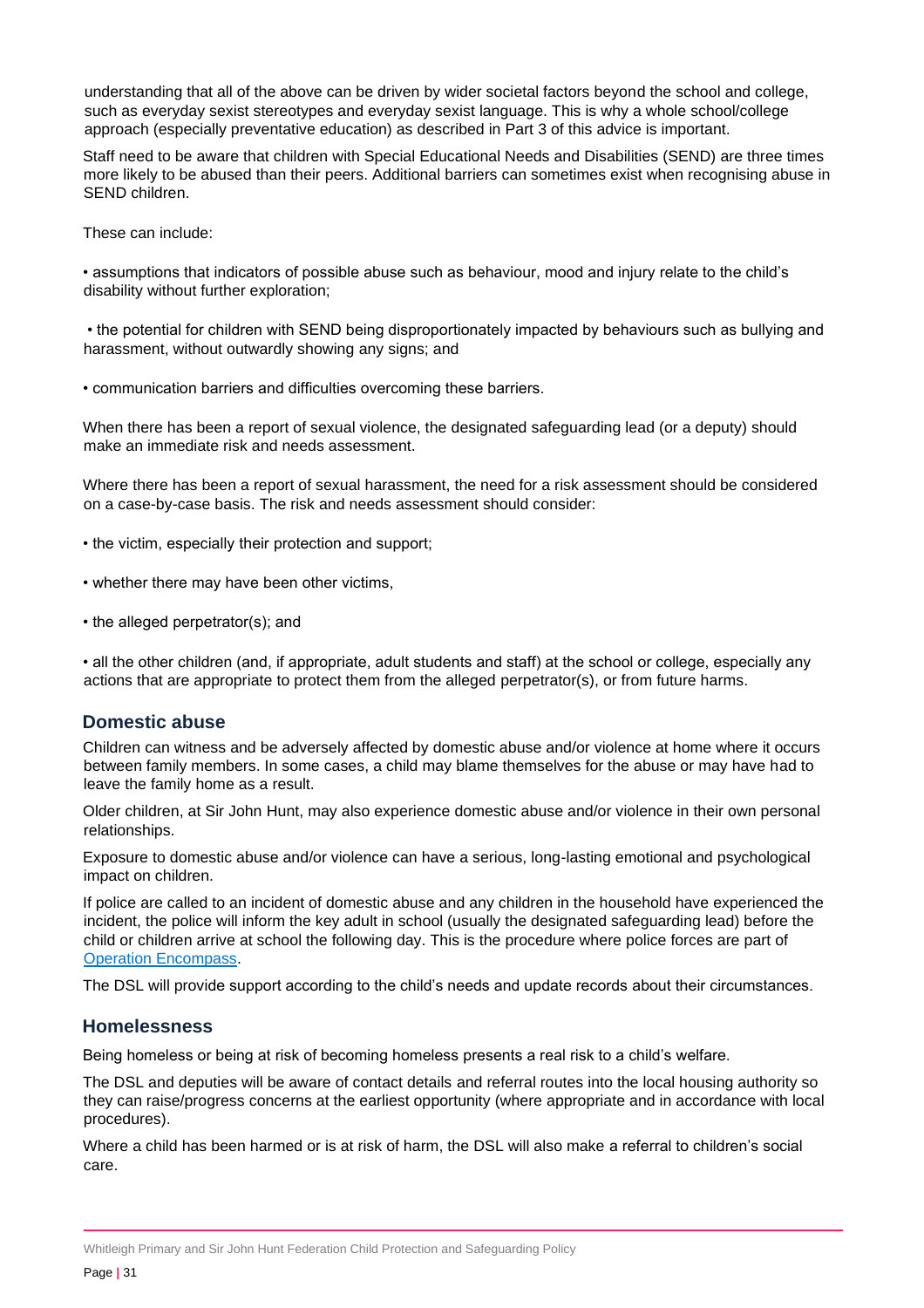## **So-called 'honour-based' abuse (including FGM and forced marriage)**

So-called 'honour-based' abuse (HBA) encompasses incidents or crimes committed to protect or defend the honour of the family and/or community, including FGM, forced marriage, and practices such as breast ironing.

Abuse committed in this context often involves a wider network of family or community pressure and can include multiple perpetrators.

All forms of HBA are abuse and will be handled and escalated as such. All staff will be alert to the possibility of a child being at risk of HBA or already having suffered it. If staff have a concern, they will speak to the DSL, who will activate local safeguarding procedures.

#### **FGM**

The DSL will make sure that staff have access to appropriate training to equip them to be alert to children affected by FGM or at risk of FGM.

Section 7.3 of this policy sets out the procedures to be followed if a staff member discovers that an act of FGM appears to have been carried out or suspects that a pupil is at risk of FGM.

Indicators that FGM has already occurred include:

- A pupil confiding in a professional that FGM has taken place
- A mother/family member disclosing that FGM has been carried out
- A family/pupil already being known to social services in relation to other safeguarding issues  $\blacktriangleright$

A girl:

- Having difficulty walking, sitting or standing, or looking uncomfortable
- Finding it hard to sit still for long periods of time (where this was not a problem previously)
- Spending longer than normal in the bathroom or toilet due to difficulties urinating
- Having frequent urinary, menstrual or stomach problems
- Avoiding physical exercise or missing PE
- Being repeatedly absent from school, or absent for a prolonged period
- Demonstrating increased emotional and psychological needs for example, withdrawal or depression, or significant change in behaviour
- Being reluctant to undergo any medical examinations
- Asking for help, but not being explicit about the problem
- Talking about pain or discomfort between her legs Potential signs that a pupil may be at risk of FGM include:

The girl's family having a history of practising FGM (this is the biggest risk factor to consider)

**FGM being known to be practiced in the girl's community or country of origin** 

A parent or family member expressing concern that FGM may be carried out

A family not engaging with professionals (health, education or other) or already being known to social care in relation to other safeguarding issues > A girl:

- Having a mother, older sibling or cousin who has undergone FGM
- Having limited level of integration within UK society
- Confiding to a professional that she is to have a "special procedure" or to attend a special occasion to "become a woman"
- Talking about a long holiday to her country of origin or another country where the practice is prevalent, or parents stating that they or a relative will take the girl out of the country for a prolonged period
- Requesting help from a teacher or another adult because she is aware or suspects that she is at immediate risk of FGM
- Talking about FGM in conversation for example, a girl may tell other children about it (although it is important to take into account the context of the discussion)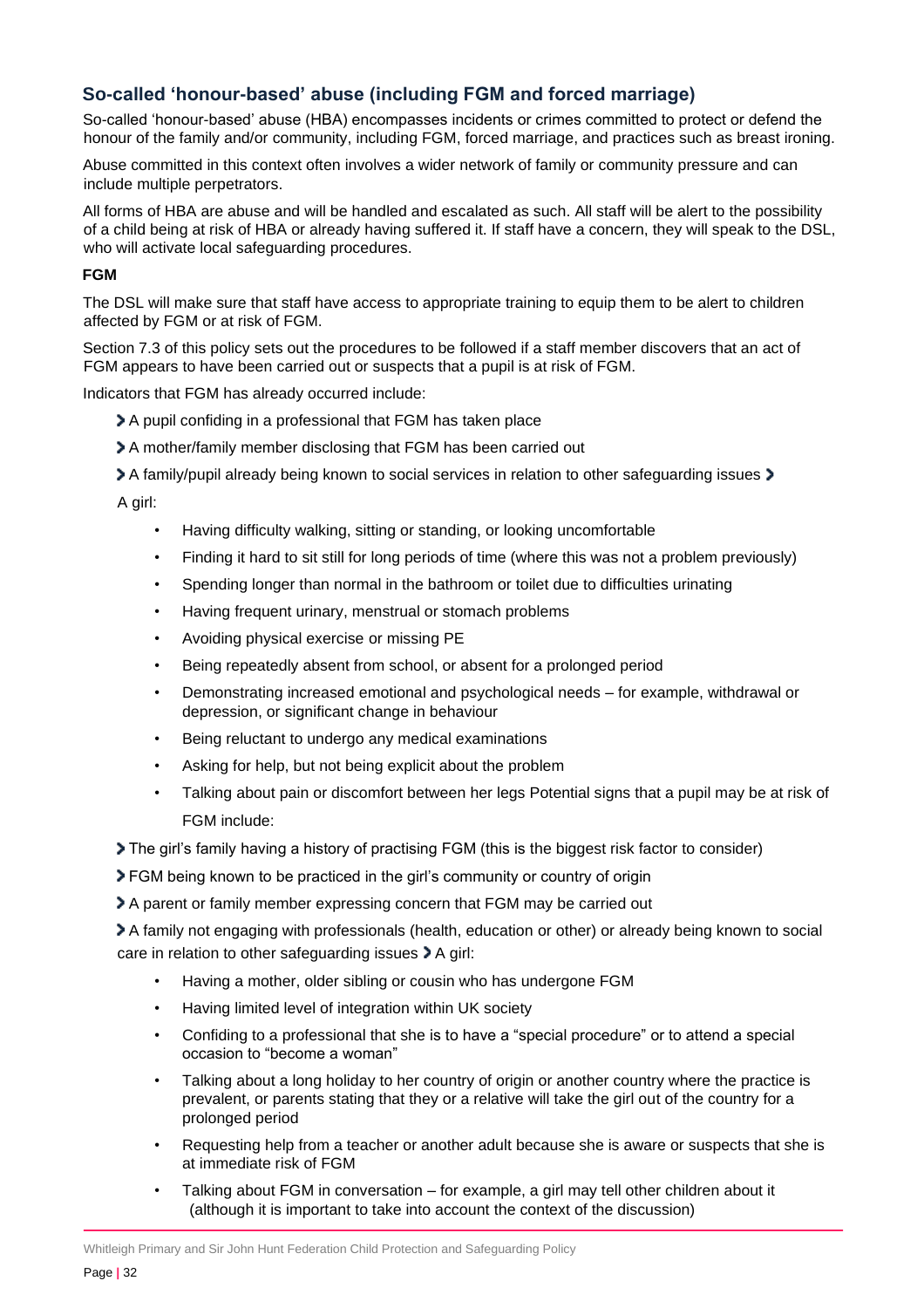- Being unexpectedly absent from school
- Having sections missing from her 'red book' (child health record) and/or attending a travel clinic or equivalent for vaccinations/anti-malarial medication The above indicators and risk factors are not intended to be exhaustive.

#### **Forced marriage**

Forcing a person into marriage is a crime. A forced marriage is one entered into without the full and free consent of one or both parties and where violence, threats, or any other form of coercion is used to cause a person to enter into a marriage. Threats can be physical or emotional and psychological.

Staff will receive training around forced marriage and the presenting symptoms. We are aware of the 'one chance' rule, i.e. we may only have one chance to speak to the potential victim and only one chance to save them.

If a member of staff suspects that a pupil is being forced into marriage, they will speak to the pupil about their concerns in a secure and private place. They will then report this to the DSL.

The DSL will:

- Speak to the pupil about the concerns in a secure and private place
- Activate the local safeguarding procedures and refer the case to the local authority's designated officer
- Seek advice from the Forced Marriage Unit on 020 7008 0151 or fmu@fco.gov.uk
- Refer the pupil to an education welfare officer, pastoral tutor, learning mentor, or school counsellor, as appropriate

## **Preventing radicalisation**

**Radicalisation** refers to the process by which a person comes to support terrorism and extremist ideologies associated with terrorist groups

**Extremism** is vocal or active opposition to fundamental British values, such as democracy, the rule of law, individual liberty, and mutual respect and tolerance of different faiths and beliefs. This also includes calling for the death of members of the armed forces **Terrorism** is an action that:

- Endangers or causes serious violence to a person/people;
- Causes serious damage to property; or
- Seriously interferes or disrupts an electronic system

The use or threat of terrorism must be designed to influence the government or to intimidate the public and is made for the purpose of advancing a political, religious or ideological cause.

Schools have a duty to prevent children from being drawn into terrorism. The DSL will undertake Prevent awareness training and make sure that staff have access to appropriate training to equip them to identify children at risk.

We will assess the risk of children in our school being drawn into terrorism. This assessment will be based on an understanding of the potential risk in our local area, in collaboration with our local safeguarding partners and local police force.

We will ensure that suitable internet filtering is in place and equip our pupils to stay safe online at school and at home.

There is no single way of identifying an individual who is likely to be susceptible to an extremist ideology. Radicalisation can occur quickly or over a long period.

Staff will be alert to changes in pupils' behaviour.

The government website [Educate Against](http://educateagainsthate.com/parents/what-are-the-warning-signs/) [Hate](http://educateagainsthate.com/parents/what-are-the-warning-signs/) and charity [NSPCC](https://www.nspcc.org.uk/what-you-can-do/report-abuse/dedicated-helplines/protecting-children-from-radicalisation/) [s](https://www.nspcc.org.uk/what-you-can-do/report-abuse/dedicated-helplines/protecting-children-from-radicalisation/)ay that signs that a pupil is being radicalised can include:

- Refusal to engage with, or becoming abusive to, peers who are different from themselves
- Becoming susceptible to conspiracy theories and feelings of persecution
- Changes in friendship groups and appearance
- Rejecting activities they used to enjoy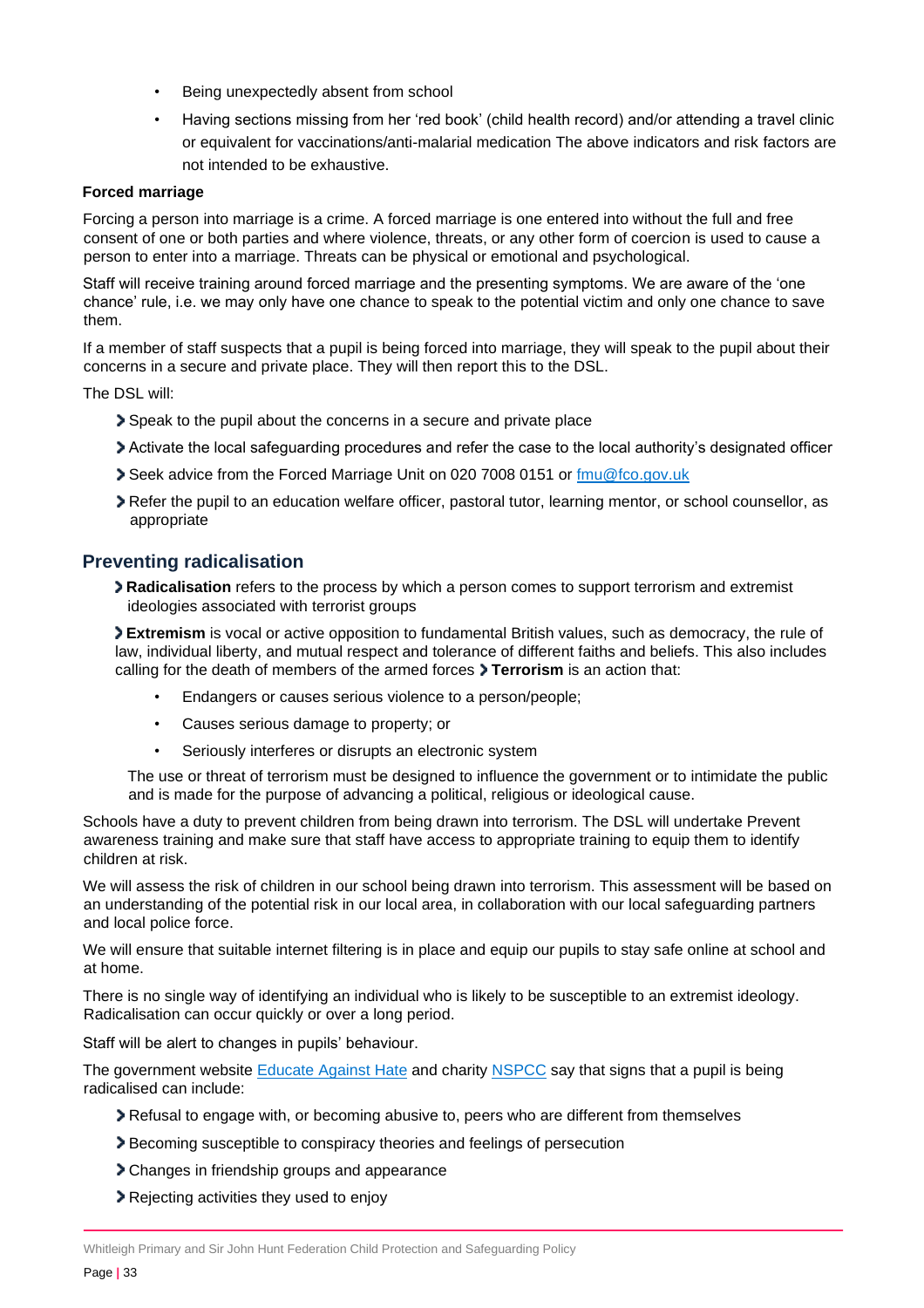- Converting to a new religion
- Isolating themselves from family and friends
- > Talking as if from a scripted speech
- An unwillingness or inability to discuss their views
- A sudden disrespectful attitude towards others
- Increased levels of anger
- Increased secretiveness, especially around internet use
- Expressions of sympathy for extremist ideologies and groups, or justification of their actions
- Accessing extremist material online, including on Facebook or Twitter
- Possessing extremist literature
- Being in contact with extremist recruiters and joining, or seeking to join, extremist organisations

Children who are at risk of radicalisation may have low self-esteem or be victims of bullying or discrimination. It is important to note that these signs can also be part of normal teenage behaviour – staff should have confidence in their instincts and seek advice if something feels wrong.

If staff are concerned about a pupil, they will follow our procedures set out in section 7.5 of this policy, including discussing their concerns with the DSL.

Staff should **always** take action if they are worried.

Further information on the school's measures to prevent radicalisation are set out in other school policies and procedures, including our mobile device acceptable use policy, IT acceptable use policy, Personal Development Delivery Plan and our ICT school filtering systems.

## **Checking the identity and suitability of visitors**

All visitors will be required to verify their identity to the satisfaction of staff and to keep their belongings, including their mobile phone(s), in a safe place during their visit.

If the visitor is unknown to the setting, we will check their credentials and reason for visiting before allowing them to enter the setting. Professional visitors should be ready to produce identification.

Visitors are expected to sign the visitors' book and wear a visitor's badge.

Visitors to the school who are visiting for a professional purpose, such as educational psychologists and school improvement officers, will be asked to show photo ID and:

- Will be asked to show their DBS certificate, which will be checked alongside their photo ID; or
- The organisation sending the professional, such as the LA or educational psychology service, will provide prior written confirmation that an enhanced DBS check with barred list information has been carried out

All other visitors, including visiting speakers, will be accompanied by a member of staff at all times. We will not invite into the school any speaker who is known to disseminate extremist views and will carry out appropriate checks to ensure that any individual or organisation using school facilities is not seeking to disseminate extremist views or radicalise pupils or staff.

Visitors who have a DBS check and we have seen evidence that this is in place will have a visitor badge on a green lanyard: other visitors will have a red lanyard. All visitors with a red lanyard should be accompanied at all times.

#### **Non-collection of children**

At Whitleigh Primary if a child is not collected at the end of the session/day, we will contact the parents or carers in order of preference on the MIS database. If they are still not collected, school will inform social care and make a referral.

At Sir John Hunt most students make their own way home. If a student returns to the College at the end of the day because an expected collection has not happened, then we will keep the child safe until we have been able to arrange alternative arrangements.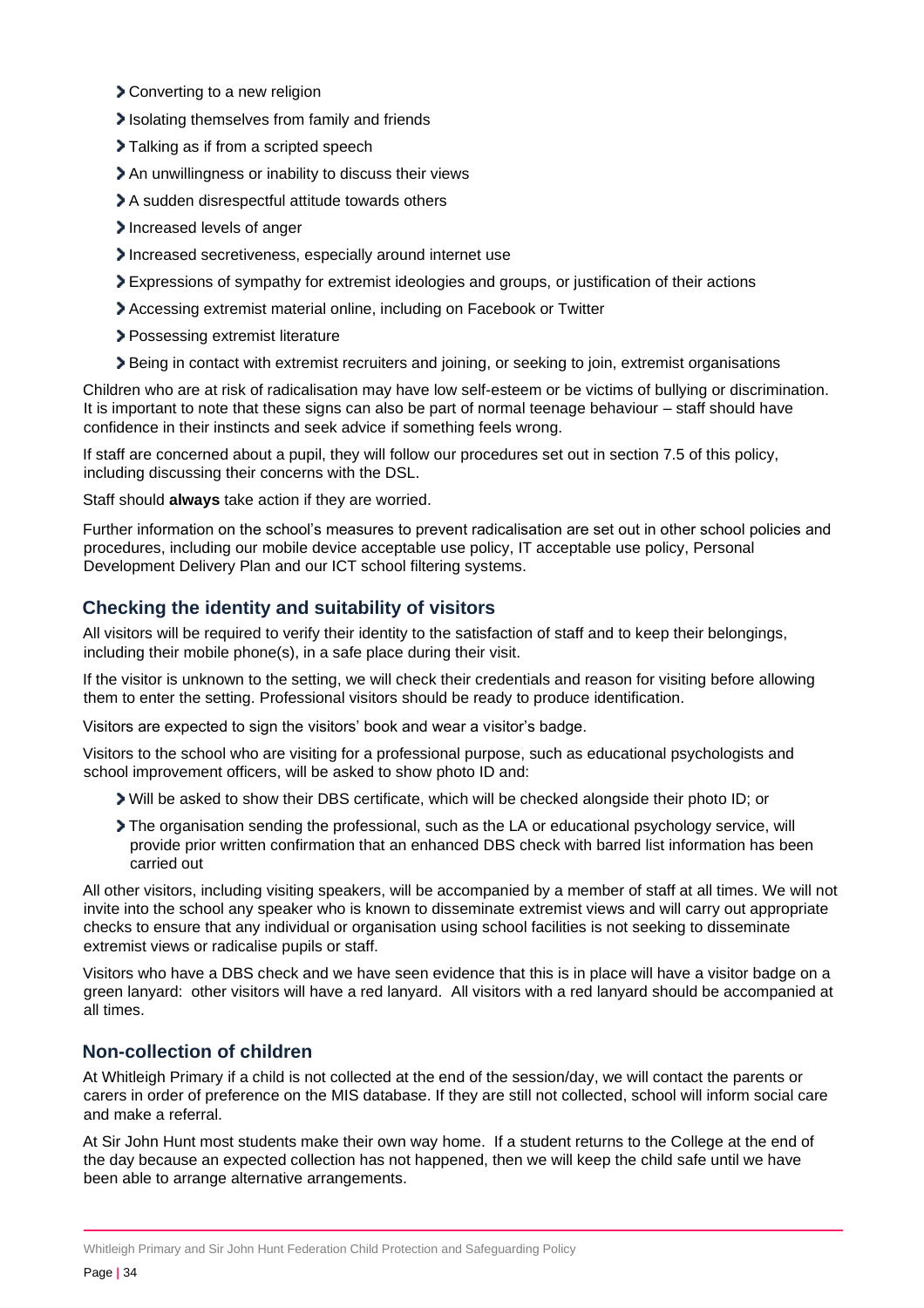## **Missing pupils**

Our procedures are designed to ensure that a missing child is found and returned to effective supervision as soon as possible.

If a child goes missing from Whitleigh Primary, we will:

#### GUIDELINES IF A STUDENT GOES MISSING

While pupils are in school, we have a responsibility for duty of care to the students and act in loco-parentis by taking steps that are reasonable to ensure safety and well-being.

If a pupil goes missing out of school, the following steps should be taken:

- Gather other students together
- Allocate staff to search immediate area and alert local security.
- If a student is missing for more than 20 minutes, contact school to say which measures have been taken
- Ensure that there is good two-way communication established with a range of phone lines
- Notify the police / security.

If a pupil continues to go missing:

- Send other students accompanied by staff back to school (if possible), in bus, cabs asking school to send transport, and additional staff to help search.
- School to alert parents after 30-45 minutes and keep them posted
- School to alert Plymouth City Council Director for Schools and Educational Improvement (Ming Zhang)
- Set up link headquarters at school (i.e., Identify roles, rota for manning phones, making tea etc. preparing posters and alert transport police (bus and trains), taxi firms, local police, other police.
- Try to secure radio and TV help.

Ensure all staff are aware of these procedures.

- On outings, always take a school mobile phone leaving the number of the phone you have taken with the school office.
- Ensure that the school has the numbers of any other phones you have on the trip and make sure these are ON.
- Do not hesitate to alert school when there is a problem.
- •

If a pupil goes missing in school, the following steps should be taken:

- Let the main office / Headteacher know immediately.
- One member of staff must go to the roadside to search
- One member of staff must circumnavigate the grounds
- One member of staff must search all rooms inside
- Let all these people know when the student has been found
- If the student remains missing, school should alert parents after  $30 45$  minutes and keep them posted

Avoid any blame culture, celebrate the success of the mission when the student is found and learn from the investigation.

Head Teacher to evaluate what happened afterwards in order to learn from the situation and to satisfy ourselves that the best possible was done.

If a child goes missing from Sir John Hunt, we will conduct a search of the school to ensure that they are not hiding. We will then contact the parent to see if they are able to contact their child. If these measures are